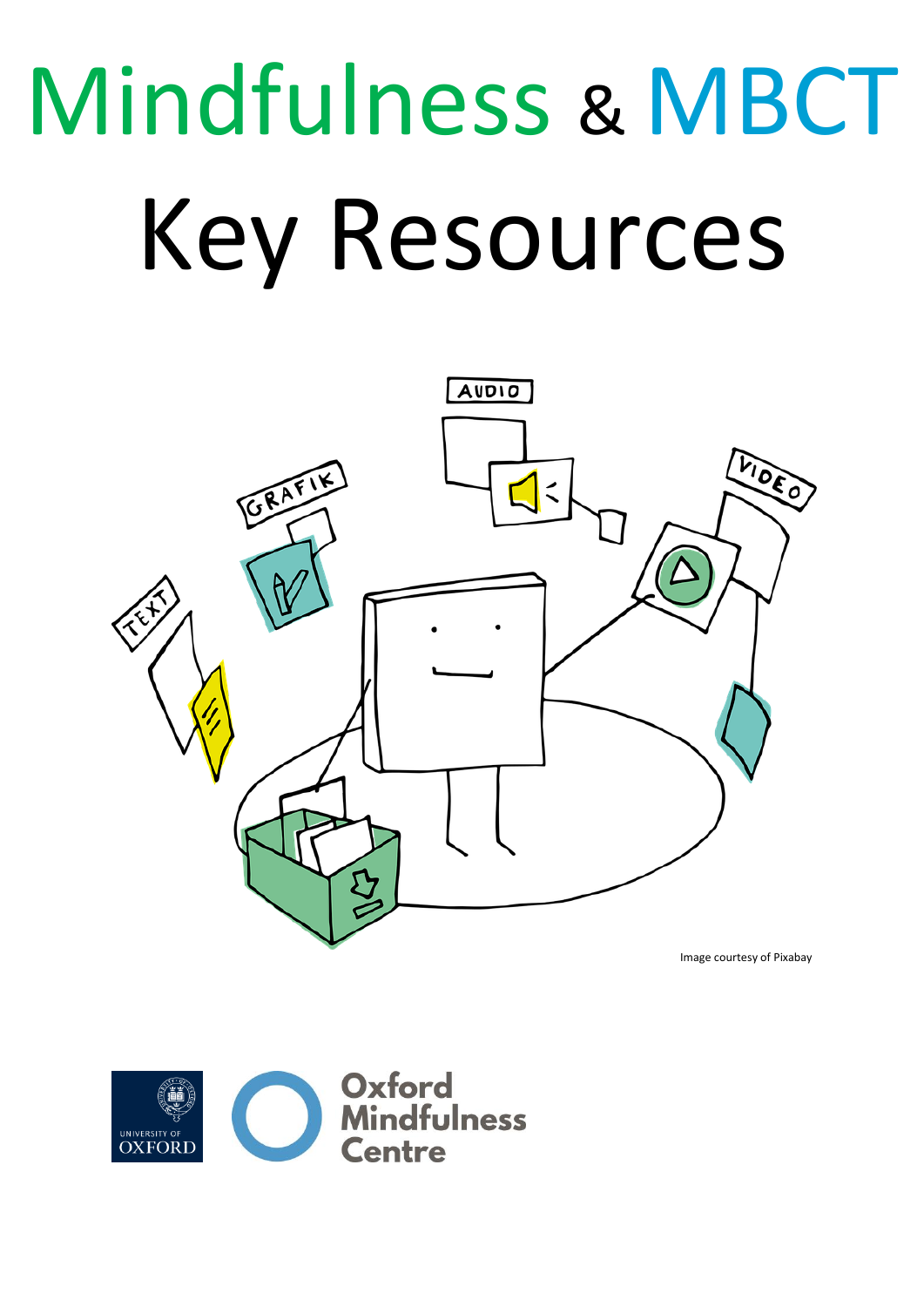# Background and introduction

I am often asked, "Where I do find the best mindfulness and mindfulness-based cognitive therapy (MBCT) book / website / app?" This listing is intended to signpost to books, articles, websites and videos. It is organised into different sections and of course different sections will be of interest to different groups of people. There is no intention to be comprehensive; these are resources I am aware of that I recommend. Also, there are a range of mindfulnessbased programs; my emphasis is on evidence-based mindfulness programs, in particular MBCT. In an exponentially growing field there are other programs and many further resources; this list is not intended to be definitive.

To keep up-to-date with new publications in the field of mindfulness, consult Mindfulness Research Monthly, a web-based service from the American Mindfulness Research Association [\(https://goamra.org\)](https://goamra.org/) that provides researchers and practitioners with monthly publication updates in mindfulness research and practice.

I hope this proves helpful to you.

Willem Hughen

Willem Kuyken

June 2019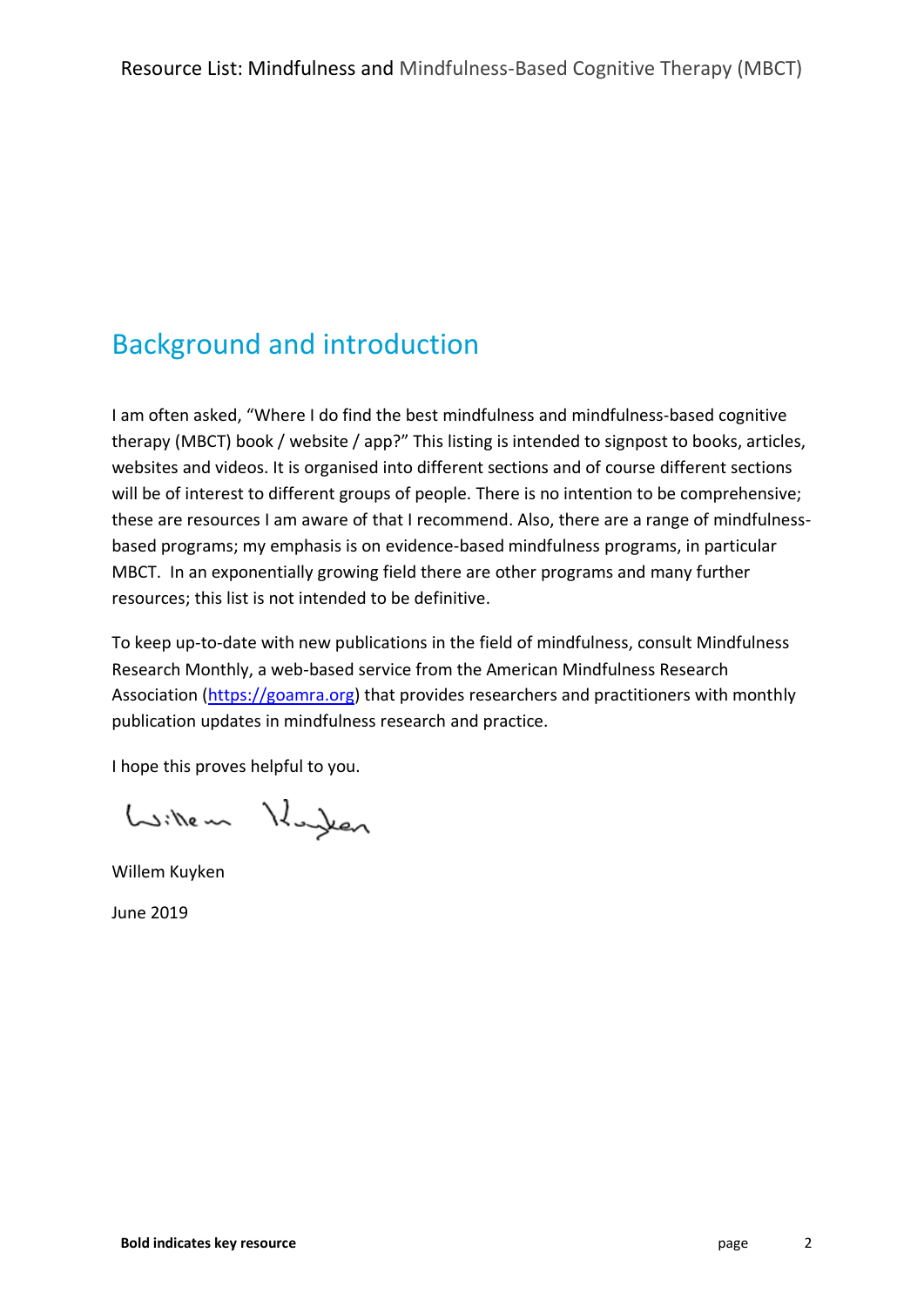## learning mindfulness and mbct

The following are some resources if you are new to mindfulness and MBCT and want to learn more.

#### **Some books:**

Kabat-Zinn, J. (1994). *Wherever you go, there you are: Mindfulness meditation in everyday life.* London: Piatkus. Highly engaging and acccessible introduction to mindfulness. Williams, M. & Penman, D. (2011). *Mindfulness: A practical guide to finding peace in a frantic world.* London: Piatkus. (Face-to-face version developed by Mark Williams and Chris Cullen. Includes free CD with guided meditations; based around MBCT but not the full MBCT programme as in the Mindful Way through depression above).

Goleman, D., & Davidson, R. J. (2017). *Altered traits: Science reveals how meditation changes your mind, brain and body*. New York: Avery Publishing Group. More of a popular science book than a mindfulness guide as such.

#### **Apps:**

There is a June 2019 review of the best free apps at mindful.org, see here: <https://www.mindful.org/free-mindfulness-apps-worthy-of-your-attention/>

I would add to this list Headspace and Plum Village. They are not all fully free, some offer a free trial period, or quite limited access to some free resources. Some, like Insight Timer, are really inclusive which means anyone can upload content. This means you need to make your own discernments about which teachers to select (see finding a teacher below).

#### **Websites:**

[Mindful.org](https://www.mindful.org/) is a popular resource for the general public. It includes guidance on getting started with a mindfulness practice and articles about the science of mindfulness and mindfulness-based programs.

Our Centre has a website for the public - Oxford Mindfulness Centre (OMC) at the Department of Psychiatry, University of Oxford: <http://oxfordmindfulness.org/> and a website for our research group:<https://www.psych.ox.ac.uk/research/mindfulness>

#### **Finding an MBCT teacher:**

For many people attending a mindfulness course is helpful, and for some transformational. You can find an MBCT teacher via the international directory AccessMBCT, see here: [https://www.accessmbct.com.](https://www.accessmbct.com/)

#### **Finding a meditation teacher:**

I would recommend the following teachers, who are not only meditation teachers but also have an excellent understanding of MBCT and mindfulness taught in secular settings: Tara Brach, Rebecca Crane, Chris Cullen, Jake Dartington, Christina Feldman, Gil Fronsdale, Joseph Goldstein, Jack Kornfeld, Brigitte O'Neill, Jaya Rudyard, Mark Williams and Jenny Wilks. Many of them have talks and practices available online and also teach at various centres around the world. They also feature on the Insight Timer app.

## beyond mbct courses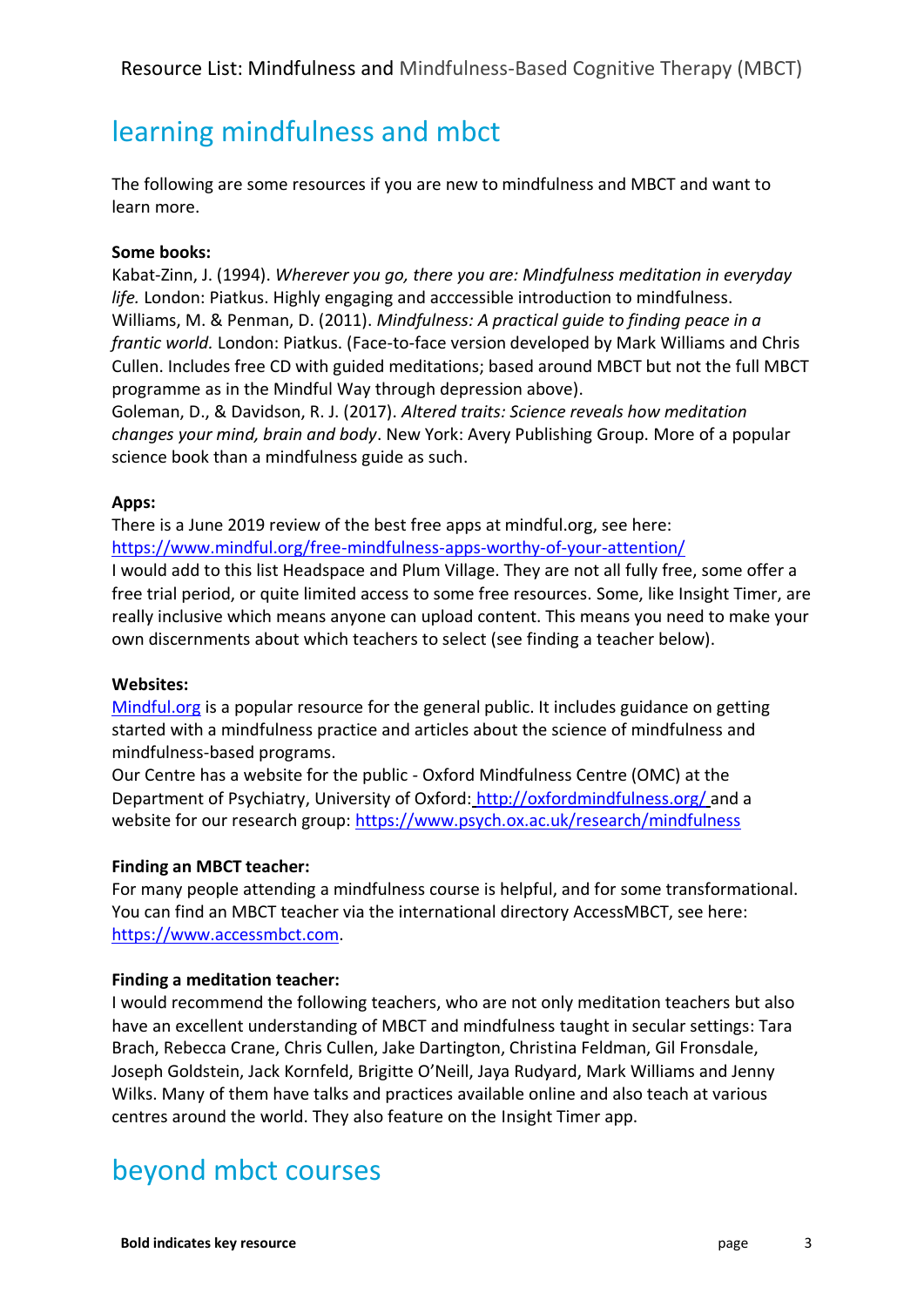Many MBCT teachers offer follow on courses to support ongoing practice. There are also a growing number of online courses and teachers.

#### **Mindfulness retreats and retreat centres**

Each mindfulness retreat centre has its own ethos, approach and level of support. Take care to ensure this aligns with what you're looking for; discuss with a mindfulness teacher who you trust and respect, if necessary.

**UK Network, offers retreats for MBP teachers that aspire to be secular [https://www.mindfulness-secular-retreats.org.uk](https://www.mindfulness-secular-retreats.org.uk/)** [This group also offer support of personal mindfulness practice] [iBme](https://ibme.com/programs/youth/) offers retreats for young people. There is also a UK branch [here.](http://www.ibme.org.uk/) Insight Meditation Center, Barre, MA, USA. [https://www.dharma.org](https://www.dharma.org/) Gaia House Retreats, Devon, Uk [https://gaiahouse.co.uk](https://gaiahouse.co.uk/) Spirit Rick, West coast, USA. [https://www.spiritrock.org](https://www.spiritrock.org/) Plum Village, France. [https://plumvillage.org](https://plumvillage.org/)

## mbct manuals

Original MBCT for depression manual

**Segal, Z.V., Williams, J.M.G. & Teasdale, J.D. (2013).** *Mindfulness-based cognitive therapy for depression. (2nd ed.).* **New York: Guilford Press. [MBCT Professionals Manual - New revised edition]**

#### **Brief overview**

Crane, R. (2017). *Mindfulness-Based Cognitive Therapy*. London: Routledge. Perspectives on mindfulness as a confluence of Buddhist and modern psychology: Feldman, C. & Kuyken, W. (2019). *Mindfulness: Ancient Wisdom Meets Modern Psychology*. New York: Guilford Press.

#### **Additional MBCT adaptations**

Bartley, T. (2012), *Mindfulness-based cognitive therapy for cancer*. London: Wiley. Cullen, C. Penman, D. & Williams. *Mindfulness: Finding peace in a frantic world*. Oxford, University of Oxford.

McManus, F., Surawy, C., Muse, K., Vazquez-Montes, M., Williams, J. Mark G. (2012). A randomized clinical trial of mindfulness-based cognitive therapy versus unrestricted services for health anxiety (hypochondriasis). *Journal of Consulting and Clinical Psychology, 80(5)*, 817-828. <http://dx.doi.org/10.1037/a0028782>

Kuyken, W., Barnard, P., & Baer, R. (In preparation). *Mindfulness (-based Cognitive Therapy) for Life.* New York: Guilford Press.

Mindfulness in Schools .b and PawsB curricula, see:<http://mindfulnessinschools.org/> Williams, J.M.G., Fennell, M., Barnhofer, T., Crane, R. & Silverton, S. (2015). *Mindfulness and the transformation of despair: Working with people at risk of suicide*. New York: Guildford.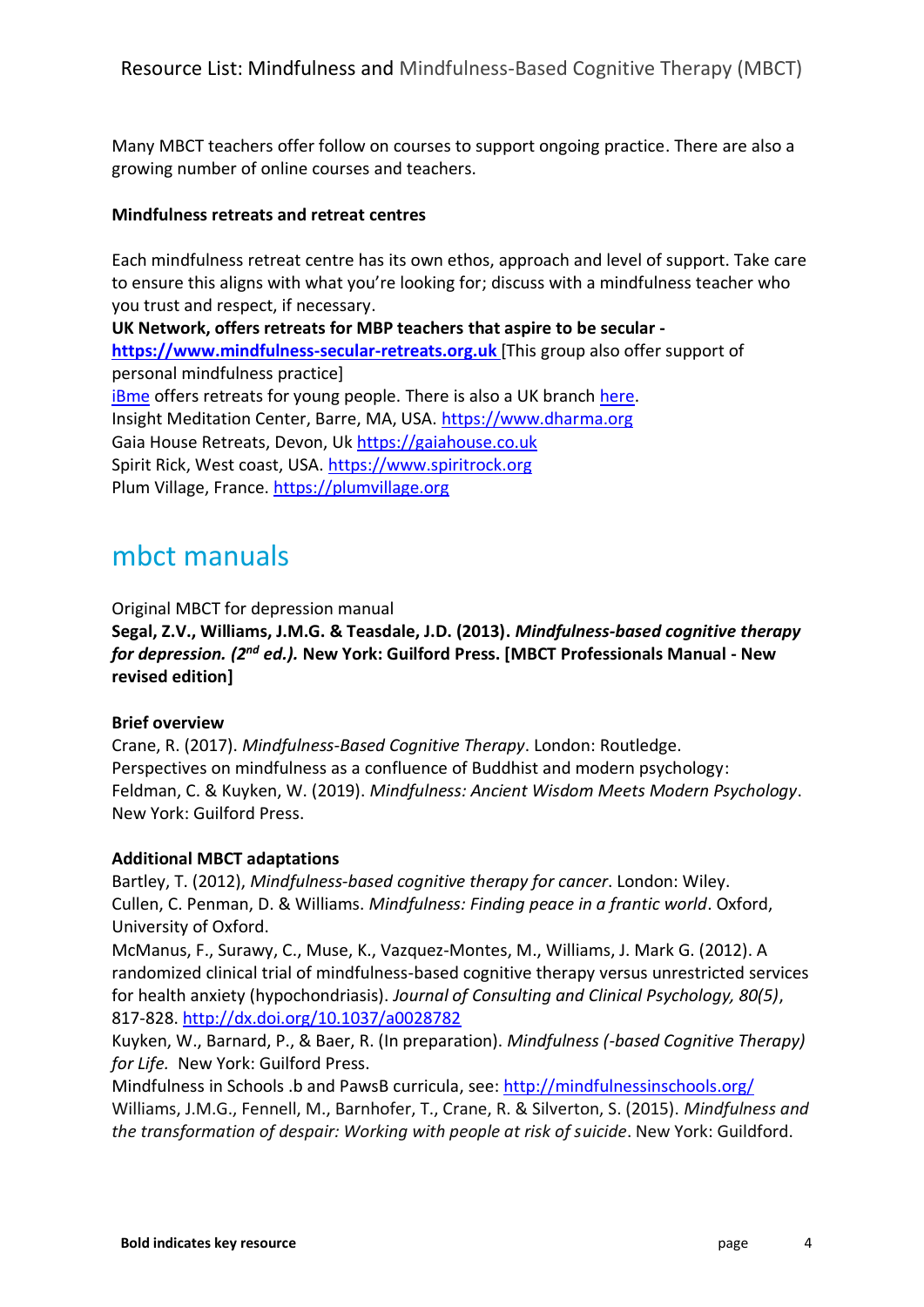## self-help guides

Baer, R. A. (2014). *Practising happiness: how mindfulness can free you from psychological traps and help you build the life you want*. London: Constable and Robinson.

**Teasdale, J.D., Williams, J.M.G. & Segal, Z.V. (2014).** *The mindful way workbook: An 8 week program to free yourself from depression and emotional distress***. New York: Guildford. (Includes free CD and downloads of guided meditations).**

Williams, J.M.G., Segal, Z.V., Teasdale, J.D. & Kabat-Zinn, J. (2007). *The mindful way through depression: Freeing yourself from chronic unhappiness.* New York: Guildford. (Includes free CD with guided meditations).

**Williams, M. & Penman, D. (2011). Mindfulness:** *A practical guide to finding peace in a frantic world.* **London: Piatkus. (Face-to-face version developed by Mark Williams and Chris Cullen. Includes free CD with guided meditations; based around MBCT but not the full MBCT programme as in the Mindful Way through depression above).**

# key journal articles and books

**Definition and measurement of mindfulness and related constructs**

Baer, R. A. (2011). Measuring mindfulness. *Contemporary Buddhism, 12(1),* 241-261. Bishop, S., Lau, M., Shapiro, S., Carlson, L., Anderson, N., D., Carmody, J., … Devins, G. (2004) Mindfulness: A proposed theoretical operational definition. *Clinical Psychology: Science and Practice, 11(3),* 230-241.<http://dx.doi.org/10.1093/clipsy.bph077>

Desbordes, G., Gard, T., Hoge, E. A., Holzel, B., Kerr, C., Lazar, S. W., . . . Vago, D. R. (2015). Moving Beyond Mindfulness: Defining Equanimity as an Outcome Measure in Meditation and Contemplative Research. *Mindfulness, 6(2),* 356-372. doi:10.1007/s12671-013-0269-8 Crane, R. S., Brewer, J., Feldman, C., Kabat-Zinn, J., Santorelli, S., Williams, J. M. G., & Kuyken, W. (2017). What defines mindfulness-based programs? The warp and the weft. Psychological Medicine, 47(6), 990-999. doi:10.1017/s0033291716003317 Feldman, C. & Kuyken, W. (2011) Compassion in the landscape of suffering. *Contemporary Buddhism, 12(1)*, 143-155.<http://dx.doi.org/10.1080/14639947.2011.564831> <http://dx.doi.org/10.1080/10478400701598363>

Strauss, C., Taylor, B., Gu, J., Kuyken, W., Baer, R., Jones, F., Cavanagh, K. (2016) What is compassion and how can we measure it? A review of definitions and measures. *Clinical Psychology Review, 47*, 15-27.<http://dx.doi.org/10.1016/j.cpr.2016.05.004>

**Williams, J. M. G & Kabat-Zinn J. (Eds.). (2013).** *Mindfulness: Diverse Perspectives on Its Meaning, Origins, and Application***. London: Routledge.**

#### **Theory – A map of how MBPs work**

#### **Feldman, C. & Kuyken, W. (2019).** *Mindfulness: Ancient Wisdom Meets Modern Psychology***. New York: Guilford Press.**

Garland, E. L., Farb, N. A., Goldin, P. R., & Fredrickson, B. L. (2015). Mindfulness Broadens Awareness and Builds Eudaimonic Meaning: A Process Model of Mindful Positive Emotion Regulation. *Psychological Inquiry, 26(4),* 293-314. doi:10.1080/1047840x.2015.1064294 Garland, E. L., Farb, N. A., Goldin, P. R., & Fredrickson, B. L. (2015). The Mindfulness-to-Meaning Theory: Extensions, Applications, and Challenges at the Attention-Appraisal-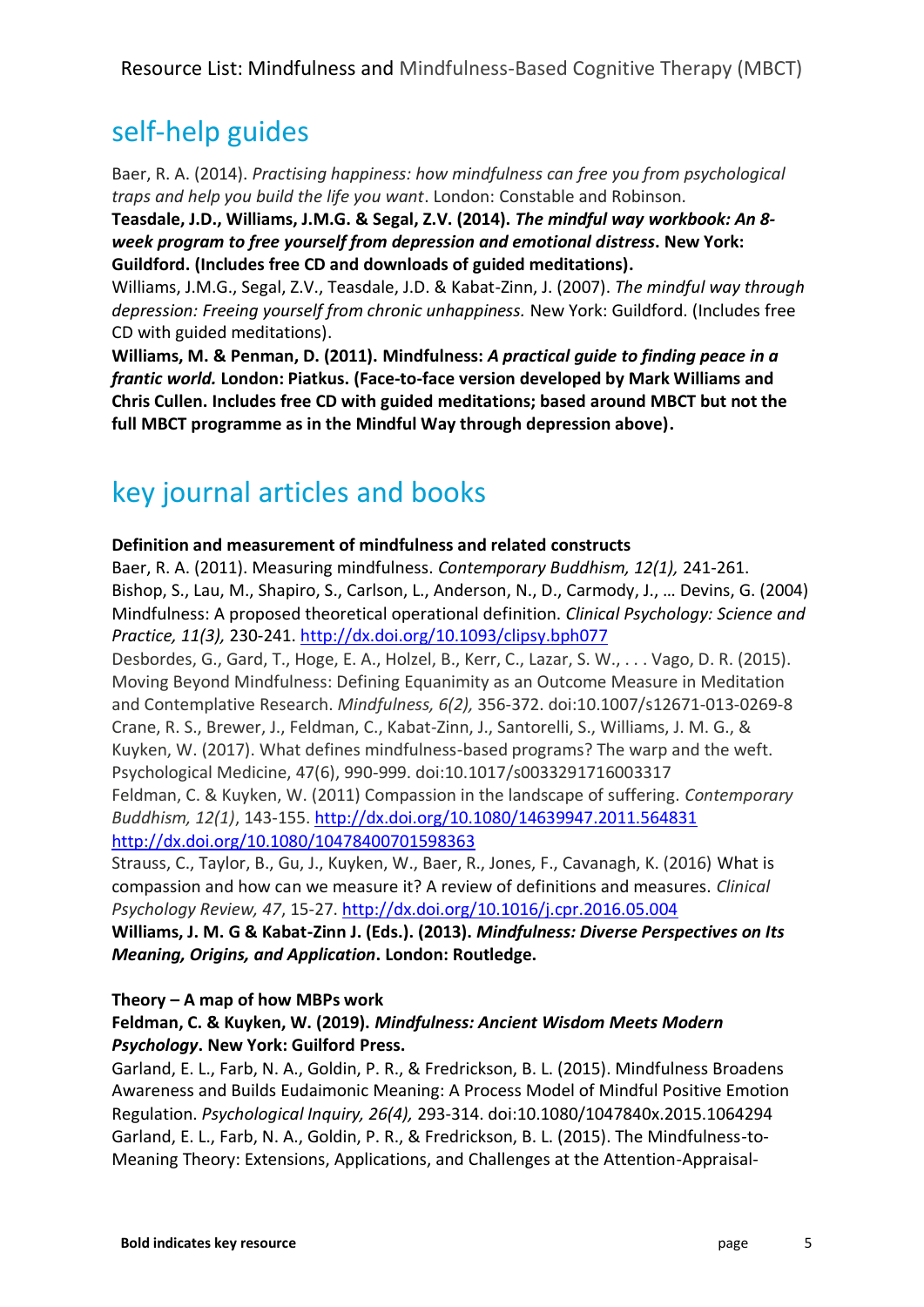Emotion Interface. *Psychological Inquiry, 26(4*), 377-387. doi:10.1080/1047840x.2015.1092493

**Garland, E. L., Fredrickson, B., Kring, A. M., Johnson, D. P., Meyer, P. S., & Penn, D. L. (2010). Upward spirals of positive emotions counter downward spirals of negativity: Insights from the broaden-and-build theory and affective neuroscience on the treatment of emotion dysfunctions and deficits in psychopathology.** *Clinical Psychology Review, 30(7)***, 849-864. doi:10.1016/j.cpr.2010.03.002**

Lutz, A., Jha, A. P., Dunne, J. D., & Saron, C. D. (2015). Investigating the Phenomenological Matrix of Mindfulness-Related Practices From a Neurocognitive Perspective. *American Psychologist, 70(7),* 632-658. doi:10.1037/a0039585

Masicampo, E. J. & Baumeister, R. F. (2007). Relating mindfulness and self-regulatory processes. *Psychological Inquiry, 18(4),* 255-258.

**Teasdale, J. D., & Chaskalson, M. (2011). How does mindfulness transform suffering? I: the nature and origins of dukkha.** *Contemporary Buddhism, 12(1),* **89-102. <http://dx.doi.org/10.1080/14639947.2011.564824>**

**Teasdale, J. D., & Chaskalson, M. (2011). How does mindfulness transform suffering? II: the transformation of dukkha.** *Contemporary Buddhism, 12(1),* **103-124. <http://dx.doi.org/10.1080/14639947.2011.564826>**

#### **Trials – i.e. do MBPs work, and are they cost effective? {very select sub-listing, there are many more trials than this now}**

Barnhofer, R., Crane, C., Hargus, E. et al. (2009) Mindfulness-based cognitive therapy as a treatment for chronic depression: A preliminary study. *Behaviour Research & Therapy, 47*, 366-373.<http://dx.doi.org/10.1016/j.brat.2009.01.019>

Bostock, S. K., & Steptoe, A. (2013). Can finding Headspace reduce work stress? A randomised controlled workplace trial of a mindfulness meditation app. *Psychosomatic Medicine*, 75(3), A36-A37

Chadwick, P., Newman Taylor, K. & Abba, N. (2005) Mindfulness groups for people with psychosis. Behavioural & Cognitive Psychotherapy, 33, 351-359.

<http://dx.doi.org/10.1017/S1352465805002158>

Crane, C., Crane, R., Eames, K., Fennell, M., Silverton, S., Williams, J. M. G., & Barnhofer, T. (2014). The effects of amount of home meditation practice in mindfulness based cognitive therapy on hazard of relapse to depression in the Staying Well after Depression Trial. *Behaviour Research and Therapy, 63*, 17-24.<http://dx.doi.org/10.1016/j.brat.2014.08.015> Eisendrath, S.J., Delucchi, K., Bitner, R., Fenimore, P., Smit, M., & McLane, M. (2008) Mindfulness-based cognitive therapy for treatment-resistant depression: A pilot study. Psychotherapy and Psychosomatics, 77(5): 319-320.<http://dx.doi.org/10.1159/000142525> Farb, N., Anderson, A., Ravindran, A., Hawley, L., Irving, J., Mancuso, E., . . . Segal, Z. V. (2018). Prevention of Relapse/Recurrence in Major Depressive Disorder With Either Mindfulness-Based Cognitive Therapy or Cognitive Therapy. Journal of Consulting and Clinical Psychology, 86(2), 200-204. doi:10.1037/ccp0000266.

Farver-Vestergaard, I., O'Toole, M. S., O'Connor, M., Lokke, A., Bendstrup, E., Basdeo, S. A., . . . Zachariae, R. (2018). Mindfulness-based cognitive therapy in COPD: a cluster randomised controlled trial. European Respiratory Journal, 51(2). doi:10.1183/13993003.02082-2017 Geschwind, N., Peeters, F., Huibers, M., van Os, J. & Wichers, M. (2012) Efficacy of mindfulness-based cognitive therapy in relation to prior history of depression: A randomised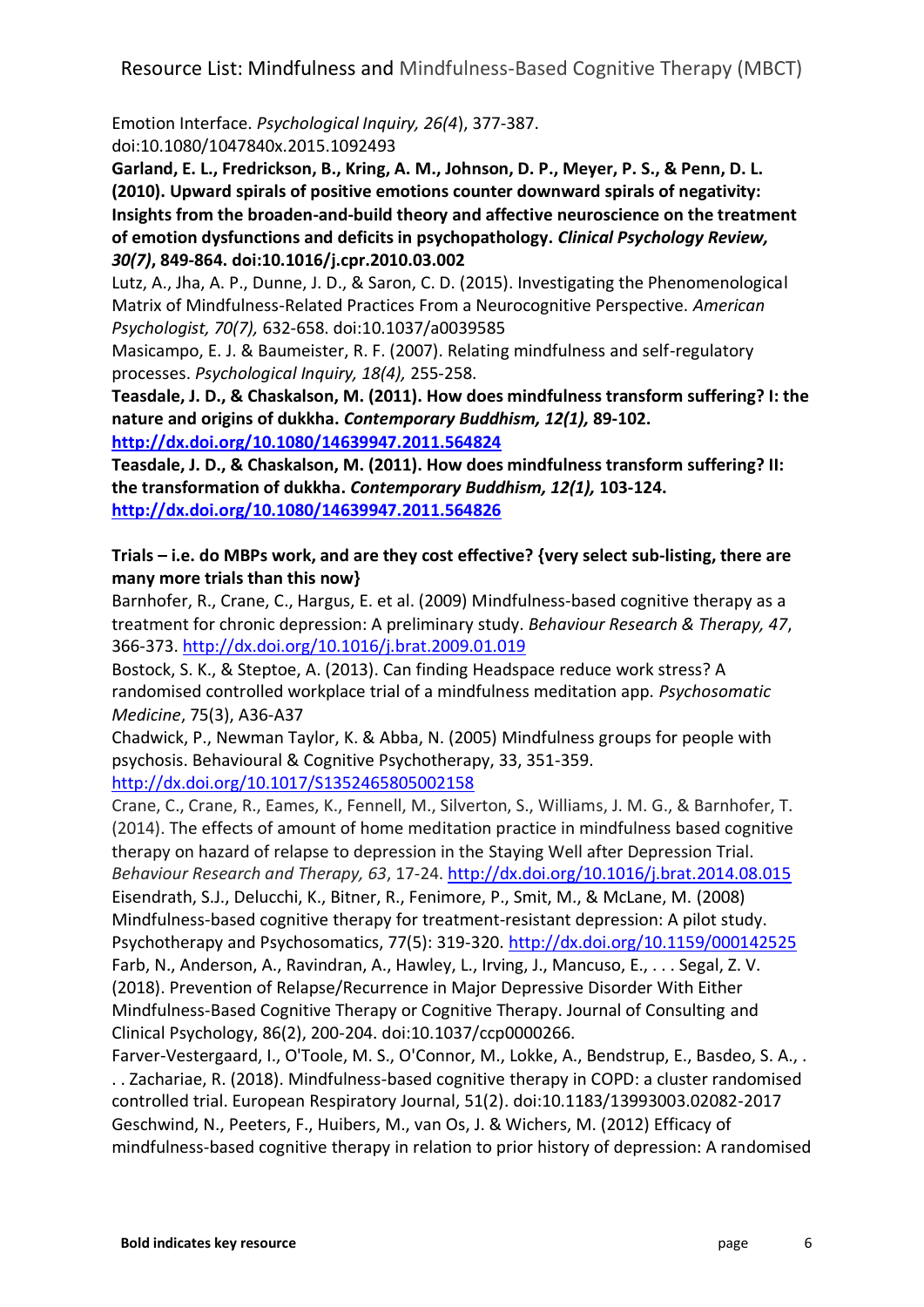controlled trial. British Journal of Psychiatry, 201(4), 320-325. <http://dx.doi.org/10.1192/bjp.bp.111.104851>

Huijbers, M. J., Spinhoven, P., Spijker, J., Ruhé, H. G., van Schaik, D. J., van Oppen, P., ... Speckens, A.E.M. (2015). Adding mindfulness-based cognitive therapy to maintenance antidepressant medication for prevention of relapse/recurrence in major depressive disorder: Randomised controlled trial. Journal of Affective Disorders, 187, 54-61. <http://dx.doi.org/10.1016/j.jad.2015.08.023>

Huijbers, M.J., Spinhoven, P., Spijker, J., Ruhé, H.G., van Schaik, D.J.F, van Oppen, P., … Speckens, A.E.M. (2016). Discontinuation of antidepressant medication after mindfulness-based cognitive therapy for recurrent depression: randomised controlled noninferiority trial. The British Journal of Psychiatry, 208(4), 366-

373. <http://dx.doi.org/10.1192/bjp.bp.115.168971>

Ietsugu, T., Crane, C., Hackmann, A., Brennan, K., Gross, M., Crane, R.S., … Barnhofer, T. (2015) Gradually getting better: Trajectories of change in rumination and anxious worry in mindfulness-based cognitive therapy for prevention of relapse to recurrent depression. Mindfulness, 6(5), 1088-1094.<http://dx.doi.org/10.1007/s12671-014-0358-3>

Janssen, L., Kan, C. C., Carpentier, P. J., Sizoo, B., Hepark, S., Grutters, J., . . . Speckens, A. E. M. (2015). Mindfulness based cognitive therapy versus treatment as usual in adults with attention deficit hyperactivity disorder (ADHD). Bmc Psychiatry, 15. doi:10.1186/s12888- 015-0591-x

Kurdyak, P., Newman, A. & Segal, Z. (2014). Impact of mindfulness-based cognitive therapy on health care utilization: A population-based controlled comparison. Journal of Psychosomatic Research, 77(2), 85–89.<http://dx.doi.org/10.1016/j.jpsychores.2014.06.009> Kuyken, W., Hayes, R., Barrett, B., Byng, R., Dalgleish, T., Kessler, D., ... Byford, S. (2015). Effectiveness and cost-effectiveness of mindfulness-based cognitive therapy compared with maintenance antidepressant treatment in the prevention of depressive relapse or recurrence (PREVENT): a randomised controlled trial. The Lancet, 386(9988): 63-73. [http://dx.doi.org/10.1016/S0140-6736\(14\)62222-4](http://dx.doi.org/10.1016/S0140-6736(14)62222-4)

Mann, J., Kuyken, W., O'Mahen, H., Ukoumunne, O., Evans, A., & Ford, T. (2016) Manual development and pilot randomised controlled trial of mindfulness-based cognitive therapy versus usual care for parents with a history of depression. Mindfulness, 7(5), 1024-1033. <http://dx.doi.org/10.1007/s12671-016-0543-7>

McManus, F; Surawy, C; Muse, K; Vazquez-Montes, M; Williams, J., & Mark G. (2012). A randomized clinical trial of mindfulness-based cognitive therapy versus unrestricted services for health anxiety (hypochondriasis). Journal of Consulting and Clinical Psychology, 80(5), 817-828.<http://dx.doi.org/10.1037/a0028782>

Surawy, C., Roberts, J. & Silver, A. (2005). The effect of mindfulness training on mood and measures of fatigue, activity, and quality of life in patients with chronic fatigue syndrome on a hospital waiting list: A series of exploratory studies. Behavioural and Cognitive Psychotherapy, 33(1), 103-109.<http://dx.doi.org/10.1017/S135246580400181X>

van Emmerik, A. A. P., Berings, F., & Lancee, J. (2018). Efficacy of a Mindfulness-Based Mobile Application: a Randomized Waiting-List Controlled Trial. Mindfulness, 9(1), 187-198. doi:10.1007/s12671-017-0761-7.

Walsh, K. M., Saab, B. J., & Farb, N. A. S. (2019). Effects of a Mindfulness Meditation App on Subjective Well-Being: Active Randomized Controlled Trial and Experience Sampling Study. Jmir Mental Health, 6(1). doi:10.2196/10844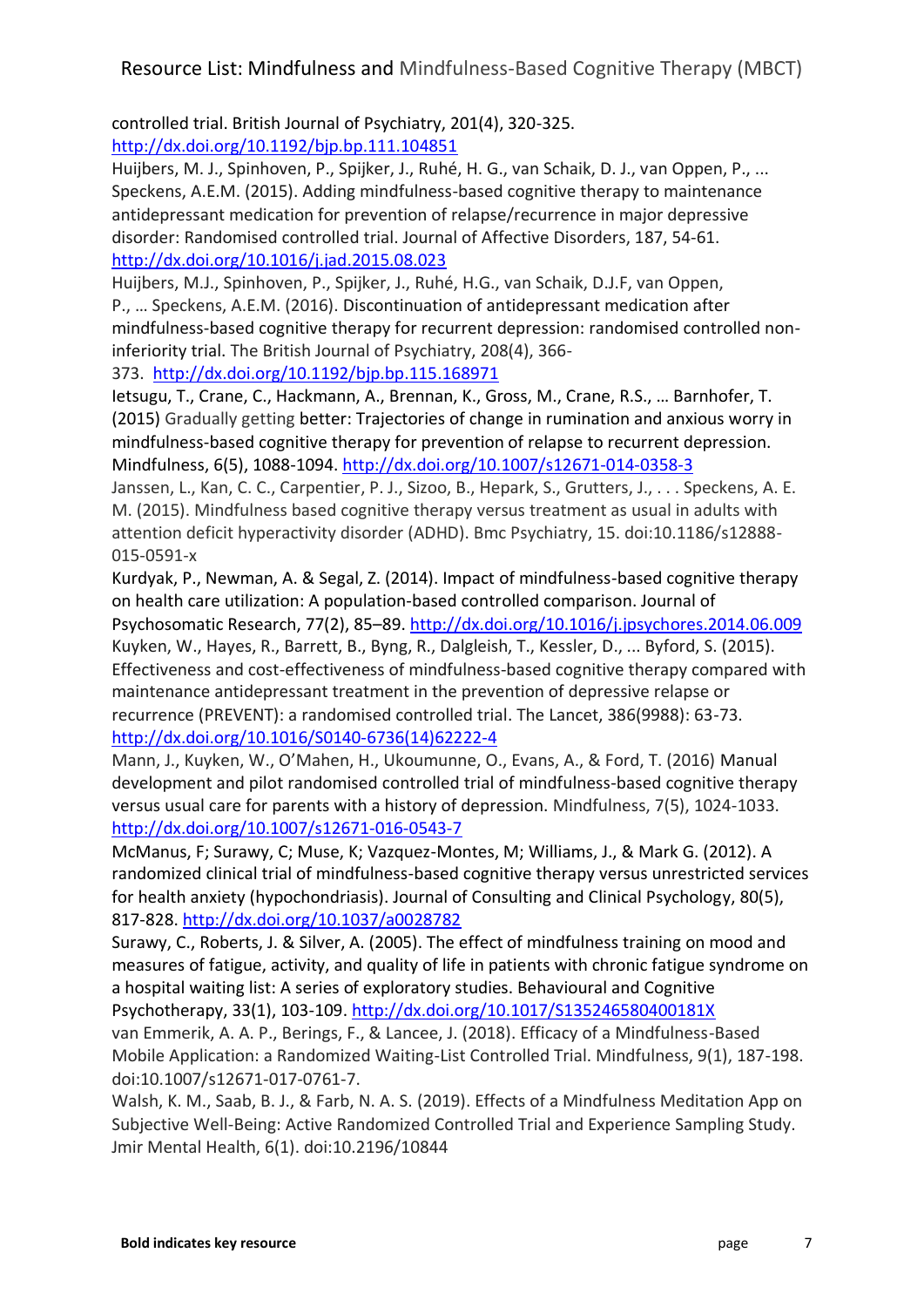Williams, J. M. G., Crane, C., Barnhofer, T., Brennan, K., Duggan, D. et al (2013). Mindfulnessbased cognitive therapy for preventing relapse in recurrent depression: A randomized dismantling trial. Journal of Consulting and Clinical Psychology, 82(2), 275- 86. <http://dx.doi.org/10.1037/a0035036>

#### **Meta-analyses and Reviews**

Baer, R. A. (2003) Mindfulness training as a clinical intervention: A conceptual and empirical review. Clinical Psychology: Science and Practice, 10(2), 125-140. <http://dx.doi.org/10.1093/clipsy.bpg015>

Boyd, J. E., Lanius, R. A., & McKinnon, M. C. (2018). Mindfulness-based treatments for posttraumatic stress disorder: a review of the treatment literature and neurobiological evidence. Journal of Psychiatry & Neuroscience, 43(1), 7-25. doi:10.1503/jpn.170021 **De Vibe, M., Bjørndal, A., Fattah, S., et al. (2017). Mindfulness-based stress reduction (MBSR) for improving health, quality of life and social functioning in adults. Cochrane review of MBSR, downloadable at [https://campbellcollaboration.org/library/mindfulness](https://campbellcollaboration.org/library/mindfulness-stress-reduction-for-adults.html)[stress-reduction-for-adults.html](https://campbellcollaboration.org/library/mindfulness-stress-reduction-for-adults.html)**

**Goldberg, S. B., Tucker, R. P., Greene, P. A., Davidson, R. J., Wampold, B. E., Kearney, D. J., & Simpson, T. L. (2018). Mindfulness-based interventions for psychiatric disorders: A systematic review and meta-analysis. Clinical Psychology Review, 59, 52-60.**

#### doi:10.1016/j.cpr.2017.10.011

Hofman, S.G., Sawyer, A.T., Witt, A.A. & Oh, D. (2010). The effect of mindfulness-based therapy on anxiety and depression: A meta-analytic review. Journal of Consulting and Clinical Psychology, 78(2), 169-183.<http://dx.doi.org/10.1037/a0018555>

Janssen, M., Heerkens, Y., Kuijer, W., van der Heijden, B., & Engels, J. (2018). Effects of Mindfulness-Based Stress Reduction on employees' mental health: A systematic review. Plos One, 13(1). doi:10.1371/journal.pone.0191332

Janssen, L., Kan, C. C., Carpentier, P. J., Sizoo, B., Hepark, S., Grutters, J., . . . Speckens, A. E. M. (2015). Mindfulness based cognitive therapy versus treatment as usual in adults with attention deficit hyperactivity disorder (ADHD). Bmc Psychiatry, 15. doi:10.1186/s12888- 015-0591-x

Khoury, B., Lecomte, T., Fortin, G., Masse, M., Therien, P., Bouchard, V., … Hoffman, S. G. (2013). Mindfulness-based therapy: A comprehensive meta-analysis. Clinical Psychology Review 33(6), 763-771.<http://dx.doi.org/10.1016/j.cpr.2013.05.005>

Kor, P. P. K., Chien, W. T., Liu, J. Y. W., & Lai, C. K. Y. (2018). Mindfulness-Based Intervention for Stress Reduction of Family Caregivers of People with Dementia: A Systematic Review and Meta-Analysis. Mindfulness, 9(1), 7-22. doi:10.1007/s12671-017-0751-9

Kuyken, W., Warren, F., Taylor, R.S., Whalley, B., Crane, C., Bondolfi, G., … Dalgleish, T. (2016). Efficacy and moderators of Mindfulness-Based Cognitive Therapy (MBCT) in prevention of depressive relapse: An individual patient data meta-analysis from randomized trials. JAMA Psychiatry, 73(6), 565-574.

<http://dx.doi.org/10.1001/jamapsychiatry.2016.0076>

Mani, M., Kavanagh, D. J., Hides, L., & Stoyanov, S. R. (2015). Review and Evaluation of Mindfulness-Based iPhone Apps. Jmir Mhealth and Uhealth, 3(3). doi:10.2196/mhealth.4328 Parsons, C., Crane, C., Parsons, L., Fjorback, L. & Kuyken, W. (2017). Home practice in mindfulness-based cognitive therapy and mindfulness-based stress reduction: a systematic review and meta-analysis of participants' mindfulness practice and its association with outcomes. Behaviour Research and Therapy.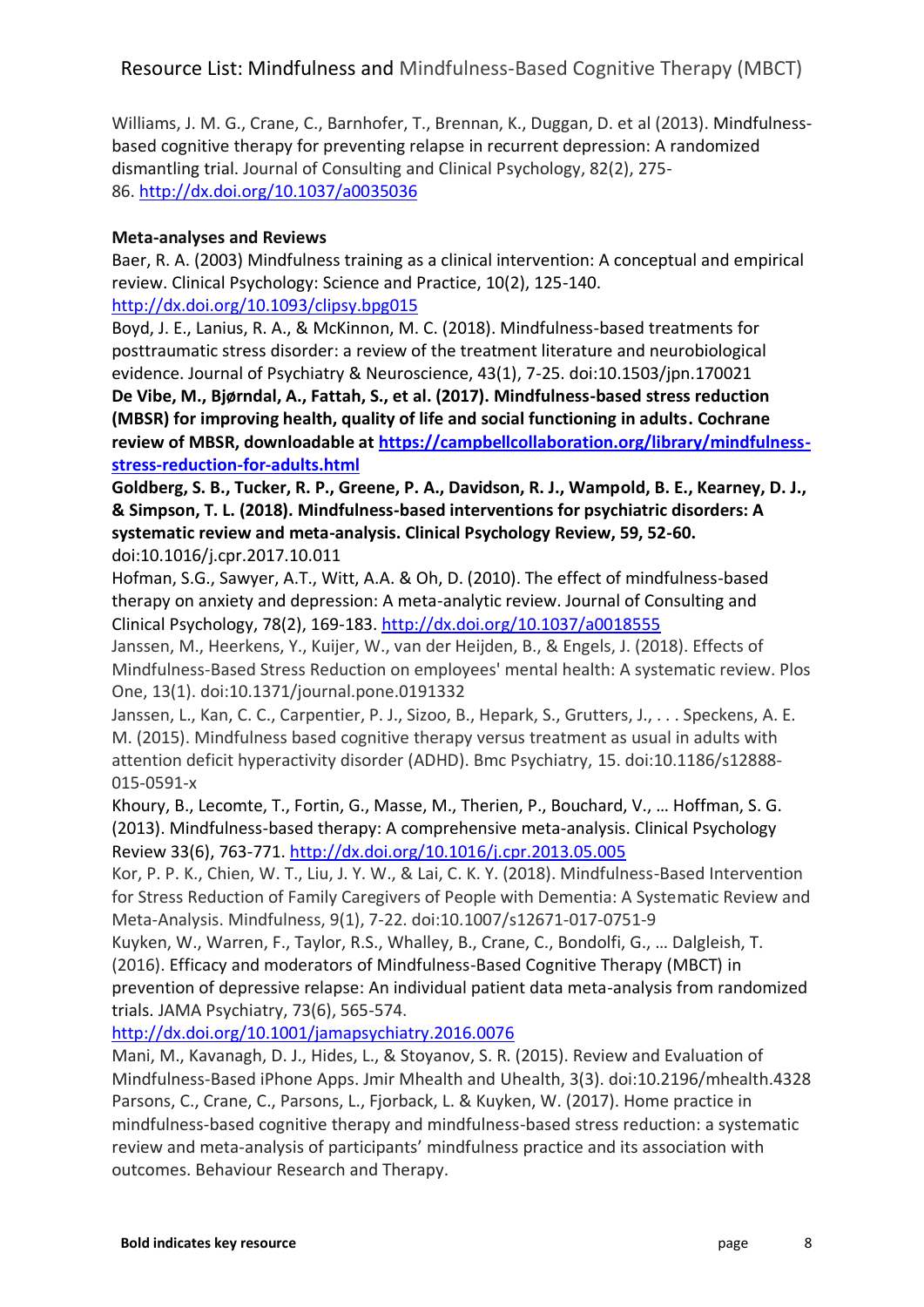Wang, Y. Y., Li, X. H., Zheng, W., Xu, Z. Y., Ng, C. H., Ungvari, G. S., . . . Xiang, Y. T. (2018). Mindfulness-based interventions for major depressive disorder: A comprehensive metaanalysis of randomized controlled trials. Journal of Affective Disorders, 229, 429-436. doi:10.1016/j.jad.2017.12.093.

Wilson, A. C., Mackintosh, K., Power, K., & Chan, S. W. Y. (2019). Effectiveness of Self-Compassion Related Therapies: a Systematic Review and Meta-analysis. Mindfulness, 10(6), 979-995. doi:10.1007/s12671-018-1037-6

#### **Mechanisms Studies – i.e. How MBPs work**

**Alsubaie, M., Abbott, R., Dunn, B., Dickens, C., Keil, T. F., Henley, W., & Kuyken, W. (2017). Mechanisms of action in mindfulness-based cognitive therapy (MBCT) and mindfulnessbased stress reduction (MBSR) in people with physical and/or psychological conditions: A systematic review. Clinical Psychology Review, 55, 74-91. doi: 10.1016/j.cpr.2017.04.008.** Britton, W. B., Davis, J. H., Loucks, E. B., Peterson, B., Cullen, B. H., Reuter, L., . . . Lindahl, J. R. (2018). Dismantling Mindfulness-Based Cognitive Therapy: Creation and validation of 8 week focused attention and open monitoring interventions within a 3-armed randomized controlled trial. Behaviour Research and Therapy, 101, 92-107.

doi:10.1016/j.brat.2017.09.010

Condon, P., Desbordes, G., Miller, W. B., & DeSteno, D. (2013). Meditation Increases Compassionate Responses to Suffering. Psychological Science, 24(10), 2125-2127. doi:10.1177/0956797613485603

Condon, P., Lim, D., & Desteno, D. (2015). Mindfulness and Compassion: An Examination of Mechanism and Scalability. Figshare.

Cooper, D., Yap, K., & Batalha, L. (2018). Mindfulness-based interventions and their effects on emotional clarity: A systematic review and meta-analysis. Journal of Affective Disorders, 235, 265-276. doi:10.1016/j.jad.2018.04.018

Garland, E. L., Hanley, A. W., Goldin, P. R., & Gross, J. J. (2017). Testing the mindfulness-tomeaning theory: Evidence for mindful positive emotion regulation from a reanalysis of longitudinal data. Plos One, 12(12). doi:10.1371/journal.pone.0187727

Gu, J., Strauss, C., Bond, R., & Cavanagh, K. (2015). How do Mindfulness-Based Cognitive Therapy and Mindfulness-Based Stress Reduction improve mental health and wellbeing? A systematic review and meta-analysis of mediation studies. Clinical Psychology Review, 37, 1- 12.<http://dx.doi.org/10.1016/j.cpr.2015.01.006>

Kuyken, S., Watkins, E., Holdon, E., White, K., Taylor, R.S., Byford, S., … Dalgleish, T. (2010). How does mindfulness-based cognitive therapy work? Behaviour Research & Therapy, 48(11), 1105-1112.<http://dx.doi.org/10.1016/j.brat.2010.08.003>

Malpass, A., Carel, H. H., Ridd, M., Shaw, A., Kessler, D., Sharp, D., … Wallond, J. (2012). [Transforming the perceptual situation: A meta-ethnography of qualitative work reporting](http://www.bris.ac.uk/social-community-medicine/people/alice-malpass/pub/2897495)  patients' [experiences of mindfulness-based approaches. M](http://www.bris.ac.uk/social-community-medicine/people/alice-malpass/pub/2897495)indfulness, 3(1), 60-75. <http://dx.doi.org/10.1007/s12671-011-0081-2>

Mrazek, M. D., Franklin, M. S., Phillips, D. T., Baird, B., & Schooler, J. W. (2013). Mindfulness training improves working memory capacity and GRE performance while reducing mind wandering. Psychol Sci, 24(5), 776-781. doi:10.1177/0956797612459659

Lim, D., Condon, P., & DeSteno, D. (2015). Mindfulness and Compassion: An Examination of Mechanism and Scalability. Plos One, 10(2). doi:10.1371/journal.pone.0118221 Nyklicek, I., & Kuijpers, K. F. (2008). Effects of mindfulness-based stress reduction

intervention on psychological well-being and quality of life: Is increased mindfulness indeed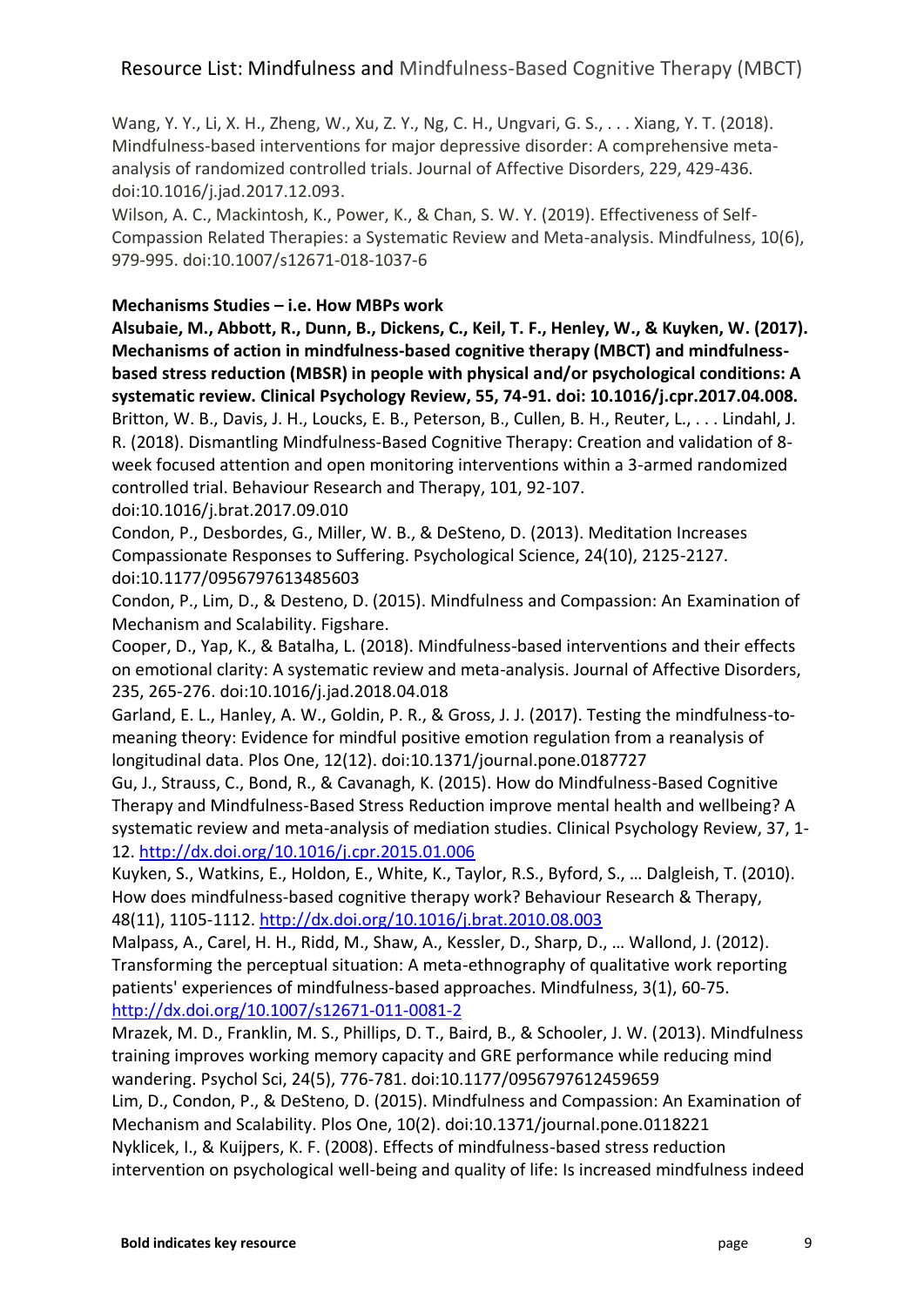the mechanism? Annals of Behavioral Medicine, 35(3), 331-340. doi:Doi 10.1007/S12160- 008-9030-2.

Shoham, A., Hadash, Y., & Bernstein, A. (2018). Examining the Decoupling Model of Equanimity in Mindfulness Training: An Intensive Experience Sampling Study. Clinical Psychological Science, 6(5), 704-720. doi:10.1177/2167702618770446

van der Velden, A. M., Kuyken, W., Wattar, U., Crane, C., Pallesen, K. J., Dahlgaard, J., ... Piet, J. (2015). A systematic review of mechanisms of change in mindfulness-based cognitive therapy in the treatment of recurrent major depressive disorder. Clinical Psychology Review, 37, 26-39.<http://dx.doi.org/10.1016/j.cpr.2015.02.001>

Young, K. S., van der Velden, A. M., Craske, M. G., Pallesen, K. J., Fjorback, L., Roepstorff, A., & Parsons, C. E. (2018). The impact of mindfulness-based interventions on brain activity: A systematic review of functional magnetic resonance imaging studies. Neuroscience and Biobehavioral Reviews, 84, 424-433. doi:10.1016/j.neubiorev.2017.08.003

#### **Mindfulness delivered online / digitally**

Cavanagh K, Strauss C, Cicconi F, Griffiths N, Wyper A, Jones F. A randomised controlled trial of a brief online mindfulness-based intervention. *Behaviour Research and Therapy* 2013; **51**(9): 573-8.

Dimidjian S, Beck A, Felder JN, Boggs JM, Gallop R, Segal ZV. Web-based Mindfulness-based Cognitive Therapy for reducing residual depressive symptoms: An open trial and quasiexperimental comparison to propensity score matched controls. *Behaviour Research and Therapy* 2014; **63**: 83-9.

Spijkerman, M. P. J., Pots, W. T. M., & Bohlmeijer, E. T. (2016). Effectiveness of online mindfulness-based interventions in improving mental health: A review and meta-analysis of randomised controlled trials. Clinical Psychology Review, 45, 102-114.

<http://dx.doi.org/10.1016/j.cpr.2016.03.009>

#### **Implementation, training and supervision – How the innovation and science are applied in the real world**

Baer, R. A. (2015). Ethics, values, virtues, and character strengths in mindfulness-based interventions: a psychological science perspective. Mindfulness, 6(4), 956-969. <http://dx.doi.org/10.1007/s12671-015-0419-2>

**Baer, R., Crane, C., Miller, E. and Kuyken, W. (2019). Doing no harm in mindfulness-based programs: Conceptual issues and empirical findings. Clinical Psychology Review. doi: 10.1016/j.cpr.2019.01.001. [Epub ahead of print]**

**Crane, R. S., Eames, C., Kuyken, W., Hastings, R. P., Williams, J. M., Bartley, T., ... Surawy, C. (2013). Development and validation of the mindfulness-based interventions–teaching assessment criteria (MBI: TAC). Assessment, 20(6), 1-8.**

**Crane, R. S., Brewer, J., Feldman, C., Kabat-Zinn, J., Santorelli, S., Williams, J. M., & Kuyken, W. (2016). What defines mindfulness-based programs? The warp and the weft. Psychol Med, 47(6), 990-999.<http://dx.doi.org/10.1017/S0033291716003317>**

Dimidjian, S. & Segal, Z.V. (2015). Prospects for a clinical science of mindfulness-based intervention. American Psychologist, 70(7), 593-620. [http://dx.doi.org/10.1037/a0039589.](http://dx.doi.org/10.1037/a0039589) [Based on the NIH stage model outlined in: Onken, L. S., Carroll, K. M., Shoham V., Cuthbert, B. N., & Riddle, M. (2014) Reenvisioning Clinical Science: Unifying the Discipline to Improve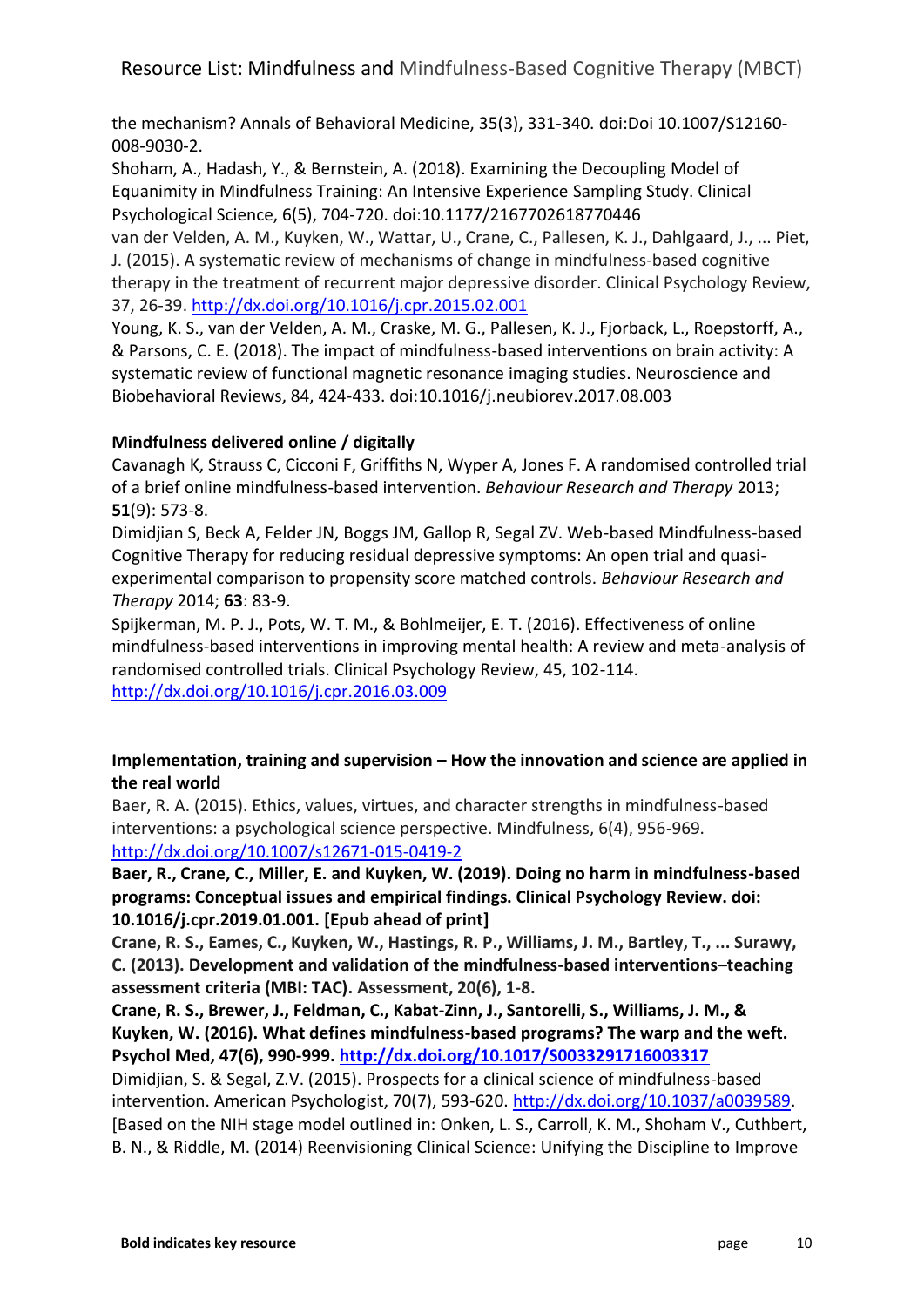the Public Health. Clinical Psychology Science and Practice 2(1), 22-34. [http://dx.doi.org/10.1177/2167702613497932\]](http://dx.doi.org/10.1177/2167702613497932).

Evans, A., Crane, R., Cooper, L., Mardula, J., Wilks, J., Surawy, C., … Kuyken, W. (2014). A Framework for Supervision for Mindfulness-Based Teachers: A Space for Embodied Mutual Inquiry. Mindfulness, 6(3), 572-581.<http://dx.doi.org/10.1007/s12671-014-0292-4>

Hopkins, V. & Kuyken, W. (2011). Benefits and barriers of attending MBCT reunion meetings: An insider perspective. Mindfulness, 17, 103-119. doi:

10.1177/1359104510392296

**Kabat-Zinn, J. (2003) Mindfulness-based interventions in context: Past, present and future. Clinical Psychology Science and Practice, 10(2), 144-156.** 

**<http://dx.doi.org/10.1177/1073191113490790>**

Marx, R., Strauss, C., & Williamson, C. (2015). Mindfulness apprenticeship: A new model of NHS-based MBCT teacher training. Mindfulness, 6(2), 253-263.

<http://dx.doi.org/10.1007/s12671-013-0254-2>

#### <http://dx.doi.org/10.1093/clipsy/bpg016>

Parsons, C. E., Crane, C., Parsons, L. J., Fjorback, L. O., & Kuyken, W. (2017). Home practice in Mindfulness-Based Cognitive Therapy and Mindfulness-Based Stress Reduction: A systematic review and meta-analysis of participants' mindfulness practice and its association with outcomes. Behaviour Research and Therapy, 95, 29-41. doi:

10.1016/j.brat.2017.05.004

Rycroft-Malone, J., Gradinger, F., Griffiths, H. O., Crane, R. S., Gibson, A., Mercer, S., . . . Kuyken, W. (2017). Accessibility and implementation in UK services of an effective depression relapse prevention programme: Learning from mindfulness-based cognitive therapy through a mixed-methods study. Health Services and Delivery Research, 5(14), 190. doi:10.3310/hsdr05140

**Segal, Z. V., Williams, J. M. G., Teasdale, J. D., Crane, R., Dimidjian, S., Ma, H., . . . Kuyken, W. (2018). Mindfulness-based Cognitive Therapy Training Pathway. Retrieved from [http://oxfordmindfulness.org](http://oxfordmindfulness.org/)**

Tickell, A. Ball, S., Bernard, P., Kuyken, W., Marx, R., Pack, S., Strauss, C., Sweeney, T., & Crane, C. (2019). The Effectiveness of Mindfulness-Based Cognitive Therapy (MBCT) in Real-World Healthcare Services. Mindfulness. doi.org/10.1007/s12671-018-1087-9. **Woods, S., Rockman, P., & Collins, E. (2019).** *Mindfulness-Based Cognitive Therapy:* 

*Embodied Presence and Inquiry in Practice***: Context Press.**

#### **Mindfulness for Specific Intentions, Populations and Contexts**

#### *Addiction*

Bowen, S., Witkiewitz, K., Clifasefi, S. L., Grow, J., Chawla, N., Hsu, S. H., . . . Larimer, M. E. (2014). Relative Efficacy of Mindfulness-Based Relapse Prevention, Standard Relapse Prevention, and Treatment as Usual for Substance Use Disorders. Jama Psychiatry, 71(5), 547-556. doi:10.1001/jamapsychiatry.2013.4546

Brewer, J. A., Elwafi, H. M., & Davis, J. H. (2013). Craving to Quit: Psychological Models and Neurobiological Mechanisms of Mindfulness Training as Treatment for Addictions. Psychology of Addictive Behaviors, 27(2), 366-379. doi:10.1037/a0028490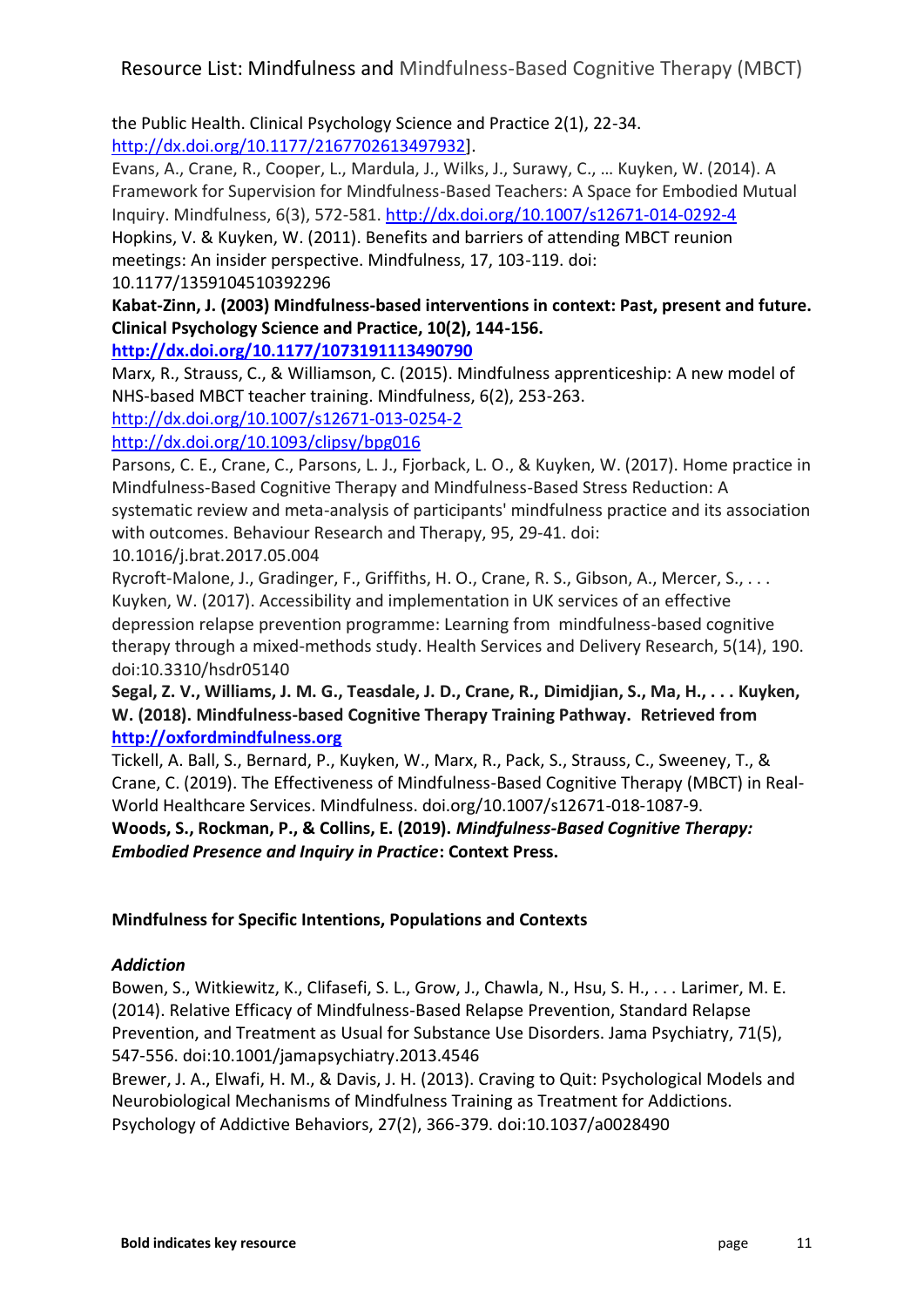Garland, E. L., & Howard, M. O. (2018). Mindfulness-based treatment of addiction: current state of the field and envisioning the next wave of research. Addiction Science & Clinical Practice, 13. doi:10.1186/s13722-018-0115-3

#### *Anxiety and Mood*

Fennell, M.J.V. (2004). Depression, low self-esteem and mindfulness. Behaviour Research & Therapy, 42(9), 1053-1067.<http://dx.doi.org/10.1016/j.brat.2004.03.002>

Kabat-Zinn, J., Massions, A. O., Kristeller, J., Peterson, L. G., Fletcher, K. E., Pbert, L., … Santorelli, S. (1992). Effectiveness of a meditation-based stress reduction program in the treatment of anxiety disorders. American Journal of Psychiatry, 149(7), 936-943. <http://dx.doi.org/10.1176/ajp.149.7.936>

Toneatto, T. & Nguyen, L. (2007). Does mindfulness meditation improve anxiety and mood symptoms? A review of the controlled research. Canadian Journal of Psychiatry, 52(4), 260- 266.<https://doi.org/10.1177/070674370705200409>

#### *Cancer*

Birnie, K., Garland, S. N., & Carlson, L. E. (2010). Psychological benefits for cancer patients and their partners participating in mindfulness-based stress reduction (MBSR). Psycho-Oncology, 19(9), 1004-1009. doi:Doi 10.1002/Pon.1651

Cramer, H., Lauche, R., Paul, A., & Dobos, G. (2012). Mindfulness-based stress reduction for breast cancer-a systematic review and meta-analysis. Current Oncology, 19(5), E343-E352. doi:Doi 10.3747/Co.19.1016

Hoffman, C. J., Ersser, S. J., Hopkinson, J. B., Nicholls, P. G., Harrington, J. E., & Thomas, P. W. (2012). Effectiveness of mindfulness-based stress reduction in mood, breast- and endocrinerelated quality of life, and well-being in stage 0 to III breast cancer: a randomized, controlled trial. Journal of Clinical Oncology, 30(12), 1335-1342. doi:Doi 10.1200/Jco.2010.34.0331 Kvillemo, P., & Branstrom, R. (2011). Experiences of a mindfulness-based stress-reduction intervention among patients with cancer. Cancer Nursing, 34(1), 24-31. doi:Doi 10.1097/Ncc.0b013e3181e2d0df

Ngamkham, S., Holden, J. E., & Smith, E. L. (2019). A Systematic Review: Mindfulness Intervention for Cancer-Related Pain. Asia-Pacific Journal of Oncology Nursing, 6(2), 161- 169. doi:10.4103/apjon.apjon\_67\_18

Shaw, J. M., Sekelja, N., Frasca, D., Dhillon, H. M., & Price, M. A. (2018). Being mindful of mindfulness interventions in cancer: A systematic review of intervention reporting and study methodology. Psycho-Oncology, 27(4), 1162-1171. doi:10.1002/pon.4651 Shennan, C., Payne, S., & Fenlon, D. (2011). What is the evidence for the use of mindfulnessbased interventions in cancer care? A review. Psycho-Oncology, 20(7), 681-697. doi:Doi 10.1002/Pon.1819

#### *Couples*

Baucom, D. H., Shoham, V., Mueser, K. T., Daiuto, A. D., & Stickle, T. R. (1998). Empirically supported couple and family interventions for marital distress and adult mental health problems. *Journal of Consulting and Clinical Psychology, 66*, 53-88.

Carson, J. W., Carson, K. M., Gil, K. M., & Baucom, D. H. (2004). Mindfulness-based relationship enhancement. *Behavior Therapy, 35(3*), 471-494.

#### *Dementia*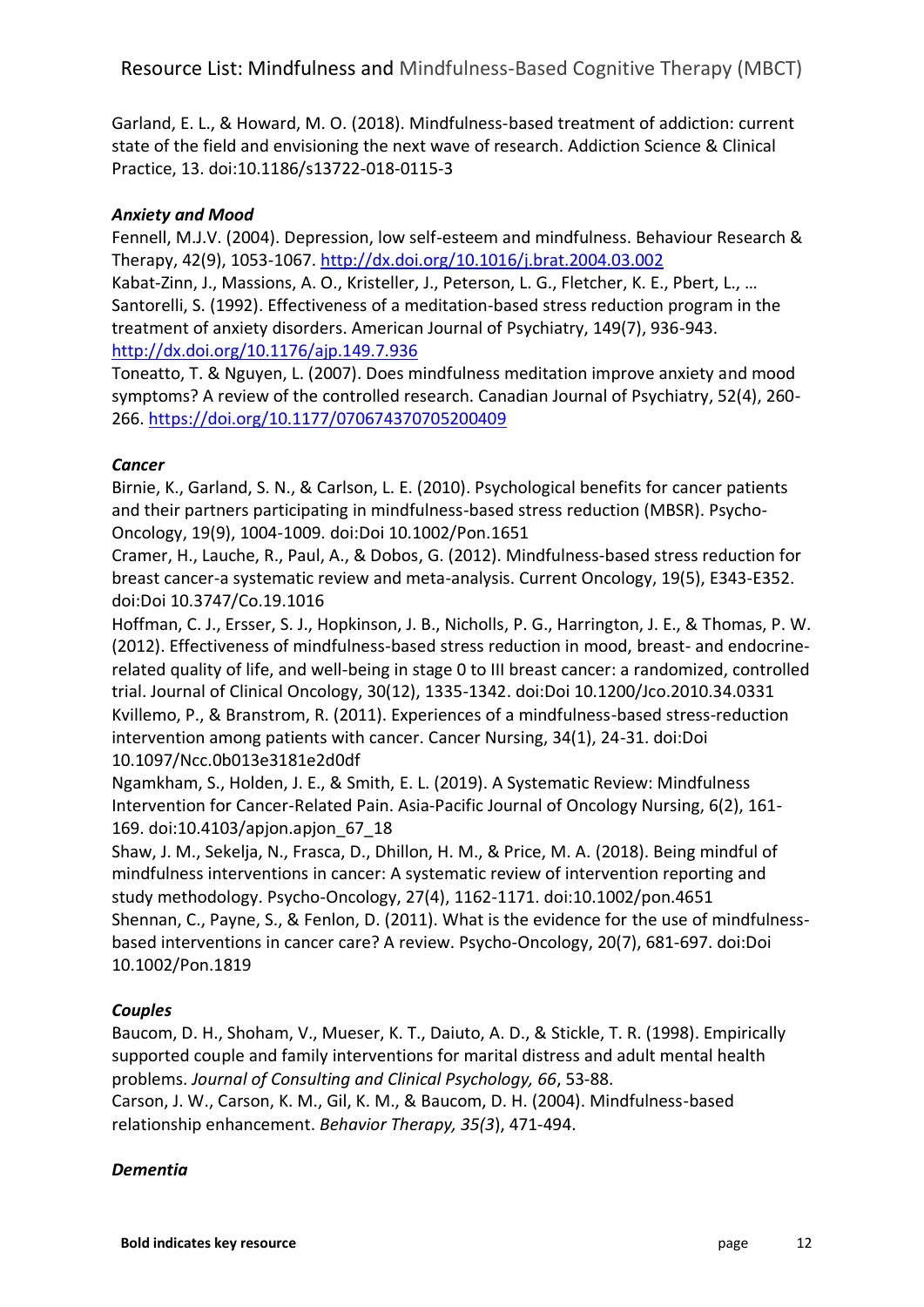Berk, L., Warmenhoven, F., van Os, J., & van Boxtel, M. (2018). Mindfulness Training for People With Dementia and Their Caregivers: Rationale, Current Research, and Future Directions. Frontiers in Psychology, 9. doi:10.3389/fpsyg.2018.00982Kor, P. P. K., Chien, W. T., Liu, J. Y. W., & Lai, C. K. Y. (2018). Mindfulness-Based Intervention for Stress Reduction of Family Caregivers of People with Dementia: A Systematic Review and Meta-Analysis. Mindfulness, 9(1), 7-22. doi:10.1007/s12671-017-0751-9

Liu, Z., Sun, Y. Y., & Zhong, B. L. (2018). Mindfulness-based stress reduction for family carers of people with dementia. Cochrane Database of Systematic Reviews(8).

doi:10.1002/14651858.CD012791.pub2

Whitebird, R. R., Kreitzer, M., Crain, A. L., Lewis, B. A., Hanson, L. R., & Enstad, C. J. (2013). Mindfulness-Based Stress Reduction for Family Caregivers: A Randomized Controlled Trial. Gerontologist, 53(4), 676-686. doi:Doi 10.1093/Geront/Gns126

#### *Pain*

Many of the meta-analysis and systematic reviews cited in the sections above cover MBSR and pain as an outcome.

Cherkin, D. C., Sherman, K. J., Balderson, B. H., Cook, A. J., Anderson, M. L., Hawkes, R. J., . . . Turner, J. A. (2016). Effect of Mindfulness-Based Stress Reduction vs Cognitive Behavioral Therapy or Usual Care on Back Pain and Functional Limitations in Adults With Chronic Low Back Pain A Randomized Clinical Trial. Jama-Journal of the American Medical Association, 315(12), 1240-1249. doi:10.1001/jama.2016.2323

Majeed, M. H., Ali, A. A., & Sudak, D. M. (2018). Mindfulness-based interventions for chronic pain: Evidence and applications. Asian Journal of Psychiatry, 32, 79-83. doi:10.1016/j.ajp.2017.11.025

#### *Parenting*

Duncan, L. G. & Bardacke, N. (2010). Mindfulness-based childbirth and parenting education: Promoting family mindfulness during the perinatal period. Journal of Child and Family Studies, 19(2), 190-202.<http://dx.doi.org/10.1007/s10826-009-9313-7>

Duncan, L. G., Coatsworth, J.D., Greenberg, M. T. (2009). A model of mindful parenting: Implications for parent–child relationships and prevention research. Clinical Child and Family Psychological Review, 12(3), 255–270.<http://dx.doi.org/10.1007/s10567-009-0046-3> Psychogiou, L., Legge, K., Parry, E., Mann, J., Nath, S., Ford, T., Kuyken, W. (2016) Selfcompassion and parenting in mothers and fathers with depression. Mindfulness 7(4), 896- 908.<http://dx.doi.org/10.1007/s12671-016-0528-6>

van den Heuvel, M. I., Johannes, M. A., Henrichs, J., & Van den Bergh, B. R. H. (2015). Maternal mindfulness during pregnancy and infant socio-emotional development and temperament: The mediating role of maternal anxiety. Early Human Development, 91(2), 103-108.<http://dx.doi.org/10.1016/j.earlhumdev.2014.12.003>

Warriner, S., Dymond, M., & Williams, J.M.G. (2013). Mindfulness in maternity. British Journal of Midwifery, 21(7), 520-522.<http://dx.doi.org/10.12968/bjom.2013.21.7.520> Warriner, S., Hunter, L. & Dymond, M. (2016) Mindfulness in maternity: Evaluation of a course for midwives. British Journal of Midwifery, 24(3). <http://dx.doi.org/10.12968/bjom.2016.24.3.188>

#### *Prosocial behaviour*

Bibeau, M., Dionne, F., & Leblanc, J. (2016). Can Compassion Meditation Contribute to the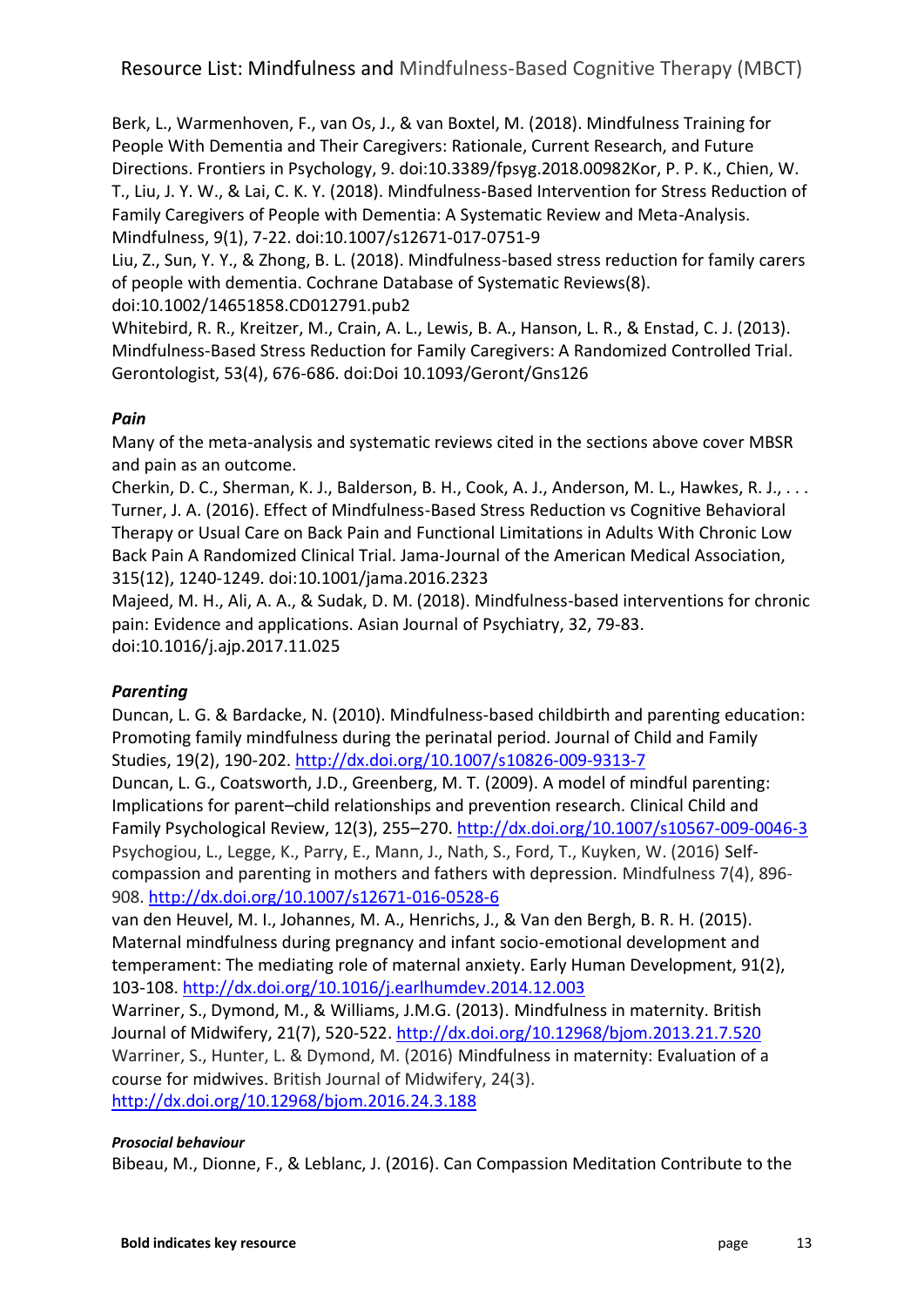Development of Psychotherapists' Empathy? A Review. *Mindfulness, 7*(1), 255-263. doi:10.1007/s12671-015-0439-y

Donald, J. N., Sahdra, B. K., Van Zanden, B., Duineveld, J. J., Atkins, P. W. B., Marshall, S. L., & Ciarrochi, J. (2019). Does your mindfulness benefit others? A systematic review and metaanalysis of the link between mindfulness and prosocial behaviour. *British Journal of Psychology, 110*(1), 101-125. doi:10.1111/bjop.12338

Flook, L., Goldberg, S. B., Pinger, L., & Davidson, R. J. (2015). Promoting Prosocial Behavior and Self-Regulatory Skills in Preschool Children Through a Mindfulness-Based Kindness Curriculum. *Developmental Psychology, 51*(1), 44-51. doi:10.1037/a0038256 Jennings, P. A., & Greenberg, M. T. (2009). The Prosocial Classroom: Teacher Social and Emotional Competence in Relation to Student and Classroom Outcomes. *Review of Educational Research, 79*(1), 491-525. doi:Doi 10.3102/0034654308325693 Luberto, C. M., Shinday, N., Song, R. Y., Philpotts, L. L., Park, E. R., Fricchione, G. L., & Yeh, G. Y. (2018). A Systematic Review and Meta-analysis of the Effects of Meditation on Empathy, Compassion, and Prosocial Behaviors. *Mindfulness, 9*(3), 708-724. doi:10.1007/s12671-017- 0841-8

#### *Older adults*

Smith, A. (2004). Clinical uses of mindfulness training for older people. Behavioural & Cognitive Psychotherapy, 32(4), 432-430.<http://dx.doi.org/10.1017/S1352465804001602> Williams, C. M., Meeten, F., & Whiting, S. (2018). "I had a sort of epiphany!' An exploratory study of group mindfulness-based cognitive therapy for older people with depression. Aging & Mental Health, 22(2), 208-217. doi:10.1080/13607863.2016.1247415

#### *Teachers and schools*

Dunning, D. L., Griffiths, K., Kuyken, W., Crane, C., Foulkes, L., Parker, J., & Dalgleish, T. (2019). Research Review: The effects of mindfulness-based interventions on cognition and mental health in children and adolescents - a meta-analysis of randomized controlled trials. *Journal of Child Psychology and Psychiatry, 60(3),* 244-258. doi:10.1111/jcpp.12980. Emerson, L.-M., Leyland, A., Hudson, K., Rowse, G., Hanley, P., & Hugh-Jones, S. (2017). Teaching Mindfulness to Teachers: a Systematic Review and Narrative Synthesis. *Mindfulness, 8(5),* 1136-1149. doi:10.1007/s12671-017-0691-4

Felver, J. C., Celis-de Hoyos, C. E., Tezanos, K., & Singh, N. N. (2016). A Systematic Review of Mindfulness-Based Interventions for Youth in School Settings. *Mindfulness, 7*(1), 34-45. doi:10.1007/s12671-015-0389-4

Jennings, P. A., & Greenberg, M. T. (2009). The Prosocial Classroom: Teacher Social and Emotional Competence in Relation to Student and Classroom Outcomes. *Review of Educational Research, 79*(1), 491-525. doi:Doi 10.3102/0034654308325693

Lomas, T., Medina, J. C., Ivtzan, I., Rupprecht, S., & Eiroa-Orosa, F. J. (2017). The impact of mindfulness on the wellbeing and performance of educators: A systematic review of the empirical literature. *Teaching and Teacher Education, 61*, 132-141. doi:10.1016/j.tate.2016.10.008

Roeser, R. W., Schonert-Reichl, K. A., Jha, A., Cullen, M., Wallace, L., Wilensky, R., . . . Harrison, J. (2013). Mindfulness Training and Reductions in Teacher Stress and Burnout: Results From Two Randomized, Waitlist-Control Field Trials. *Journal of Educational Psychology, 105(3),* 787-804. doi:Doi 10.1037/A0032093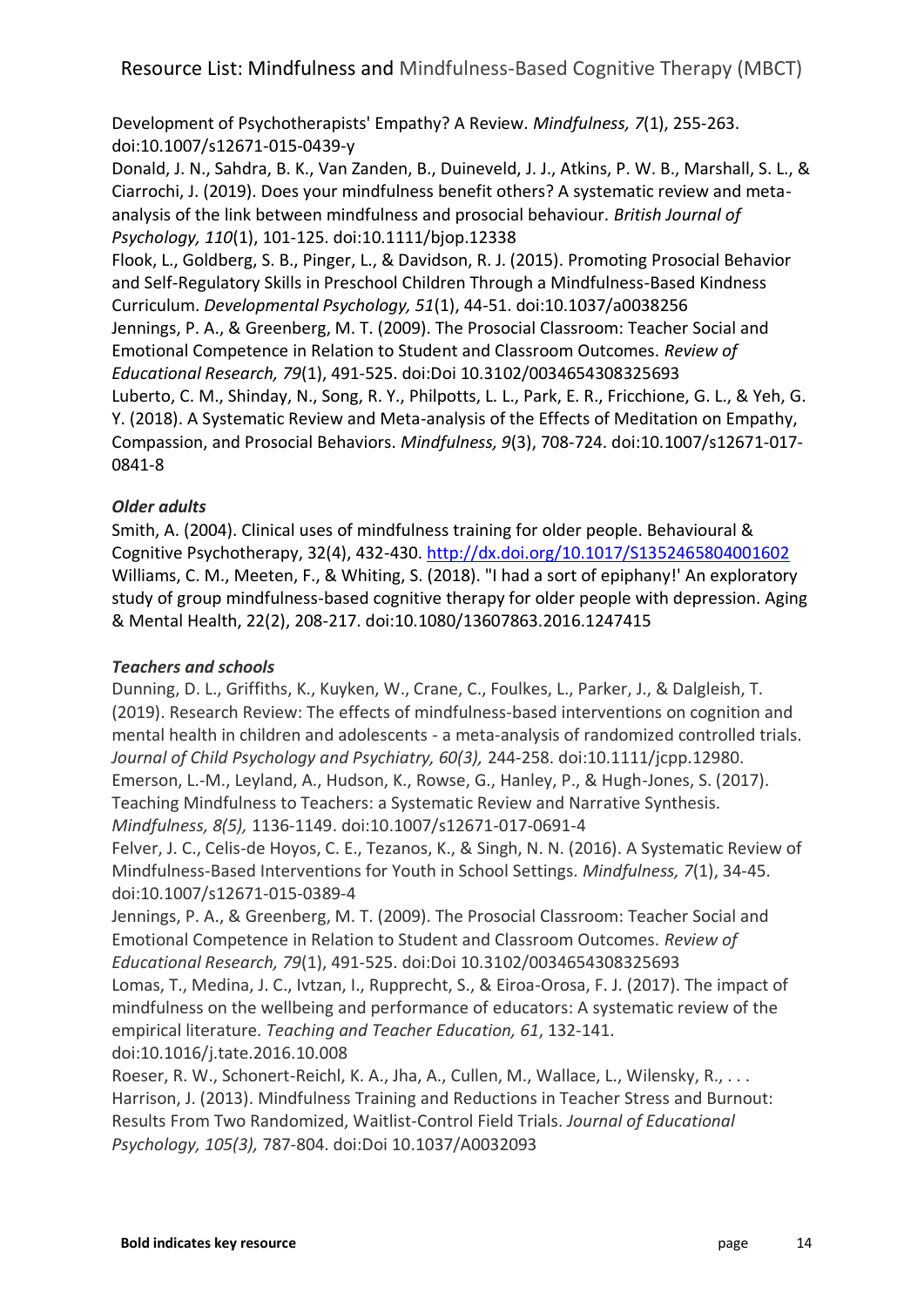Wilde, S., Sonley, A., Crane, C., Ford, T., Raja, A., Robson, J., . . . Kuyken, W. (2019). Mindfulness training in UK secondary schools: a multiple case study approach to identification of cornerstones of implementation. Mindfulness. doi:10.1007/s12671-018-0982-4.

#### *Workplaces, private and public sector*

Janssen, M., Heerkens, Y., Kuijer, W., van der Heijden, B., & Engels, J. (2018). Effects of Mindfulness-Based Stress Reduction on employees' mental health: A systematic review. Plos One, 13(1). doi:10.1371/journal.pone.0191332

Lomas, T., Carlos Medina, J., Ivtzan, I., Rupprecht, S., & Eiroa-Orosa, F. J. (2018). A systematic review of the impact of mindfulness on the well-being of healthcare professionals. Journal of Clinical Psychology, 74(3), 319-355. doi:10.1002/jclp.22515. Lomas, T., Medina, J. C., Ivtzan, I., Rupprecht, S., Hart, R., & Eiroa-Orosa, F. J. (2017). The impact of mindfulness on well-being and performance in the workplace: an inclusive systematic review of the empirical literature. European Journal of Work and Organizational Psychology, 26(4), 492-513. doi:10.1080/1359432x.2017.1308924 Rupprecht, S., Koole, W., Chaskalson, M., Tamdjidi, C., & West, M. (2018). Running too far ahead? Towards a broader understanding of mindfulness in organisations. Current Opinion in Psychology, 28, 32-36. doi:10.1016/j.copsyc.2018.10.007

#### **Young adults and University students**

Galante, J., Dufour, G., Vainre, M., Wagner, A. P., Stochl, J., Benton, A., . . . Jones, P. B. (2018). A mindfulness-based intervention to increase resilience to stress in university students (the Mindful Student Study): a pragmatic randomised controlled trial. Lancet Public Health, 3(2), E72-E81. doi:10.1016/s2468-2667(17)30231-1

Monshat, K., Khong, B., Hassed, C., Vella-Brodrick, D., Norrish, J., Burns, J., & Herrman, H. (2013). "A conscious control over life and my emotions:" mindfulness practice and healthy young people. A qualitative study. *J Adolesc Health, 52*(5), 572-577. doi:10.1016/j.jadohealth.2012.09.008

### cognitive therapy and mbct

#### **Books**

Beck, A. T., Rush, A. J., Shaw, B. F. & Emery, G. (1979). *Cognitive therapy of depression*. New York: Guilford.

Butler, G., Fennell, M. J. V. & Hackmann, A. (2008) *Cognitive therapy for anxiety disorders: Mastering clinical challenges.* New York: Guilford.

Fennell, M. J. V. & Segal, Z. V. (2012) Mindfulness-based cognitive therapy: Culture clash or creative fusion? In J. M. G. Williams & J. Kabat-Zinn (Eds.), *Mindfulness: Diverse Perspectives on Its Meaning, Origins, and Applications* (pp. 125-142) . Abingdon: Routledge.

Tirch, D., Silberstein, L. R. & Kolts, R. L. (2016) *Buddhist psychology and cognitivebehavioural therapy.* New York: Guilford.

#### **Meeting CBT experientially (opportunities for self-practice and self-reflection)**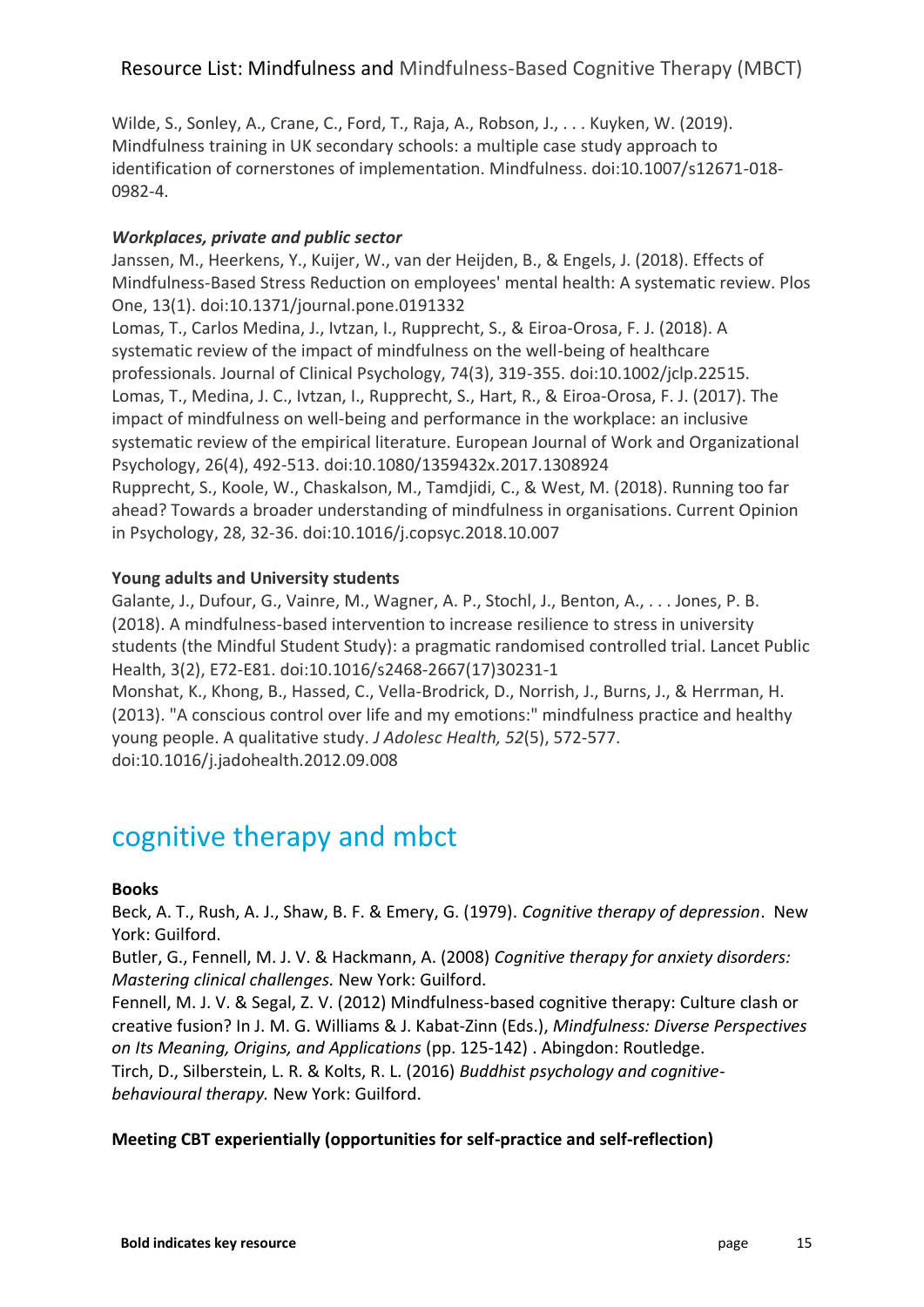Bennett-Levy, J., Thwaites, R., Haarhoff, B. & Perry, H. (2015) *Experiencing CBT from the inside out.* New York: Guilford.

Greenberger, D. & Padesky, C. A. (2015) *Mind over mood: Change how you feel by changing the way you think* (2nd ed.)*.* New York: Guilford.

## general – with more of a focus on mbsr

#### **Books**

Baer, R. A. (Ed.). (2014). *Mindfulness-based treatment approaches: A clinician's guide* (2nd ed.). Amsterdam: Elsevier.

Bardacke, N. (2012). *Mindful birthing: Training the mind, body & heart for childbirth and beyond*. New York: Harper Collins.

Boyce, B. (2011). *The mindfulness revolution: Leading psychologists, scientists, and meditation teachers on the power of mindfulness in daily life.* Boston: Shambhala Publications.

**Kabat-Zinn, J. (1990).** *Full catastrophe living. Using the wisdom of your body and mind to face stress, pain and illness.* **London: Piatkus. [The original book detailing the MBSR course upon which both MBCT & MBCP were based].**

Kabat-Zinn, J. (1994). *Wherever you go, there you are: Mindfulness meditation in everyday life.* London: Piatkus.

Kabat-Zinn, M. & Kabat-Zinn, J. (1997). *Everyday blessings: The inner work of mindful parenting.* New York: Hyperion.

Kabat-Zinn, J. (2005). *Coming to our senses: Healing ourselves and the world through mindfulness.* New York: Hyperion/ London: Piatkus.

Santorelli, S. (1999) *Heal thy self: Lessons on mindfulness in medicine.* Victoria BC, Cananda: Crown Publications.

**Williams, J. M. G & Kabat-Zinn J. (Eds.). (2013).** *Mindfulness: Diverse Perspectives on Its Meaning, Origins, and Application.* **London: Routledge.**

## buddhist background and psychology

#### **Books**

Anālayo, Bhikkhu (2003). *Satipatthāna: the Direct Path to Realization.* Birmingham: Windhorse

Feldman C (2017). *Boundless Heart.* Boulder: Shambhala

Goldstein, J. (1994). *Insight meditation: The practice of freedom.* Boston: Shambhala Publications.

Goldstein, J (2013). *Mindfulness: a Practical Guide to Awakening.* Boulder: Sounds True Goldstein, J., & Kornfield, J. (1987). *Seeking the heart of wisdom*. Boston: Shambhala.

Henepola, G. (1992). *Mindfulness in plain English.* Somerville Mass: Wisdom Publications.

Nariyal, D.K., Drummond, M.S., & Lal, Y.B (2006). *Buddhist thought and applied psychological research.* New York: Routledge.

Siegel, D. (2010). *Mindsight: The new science of personal transformation*. New York: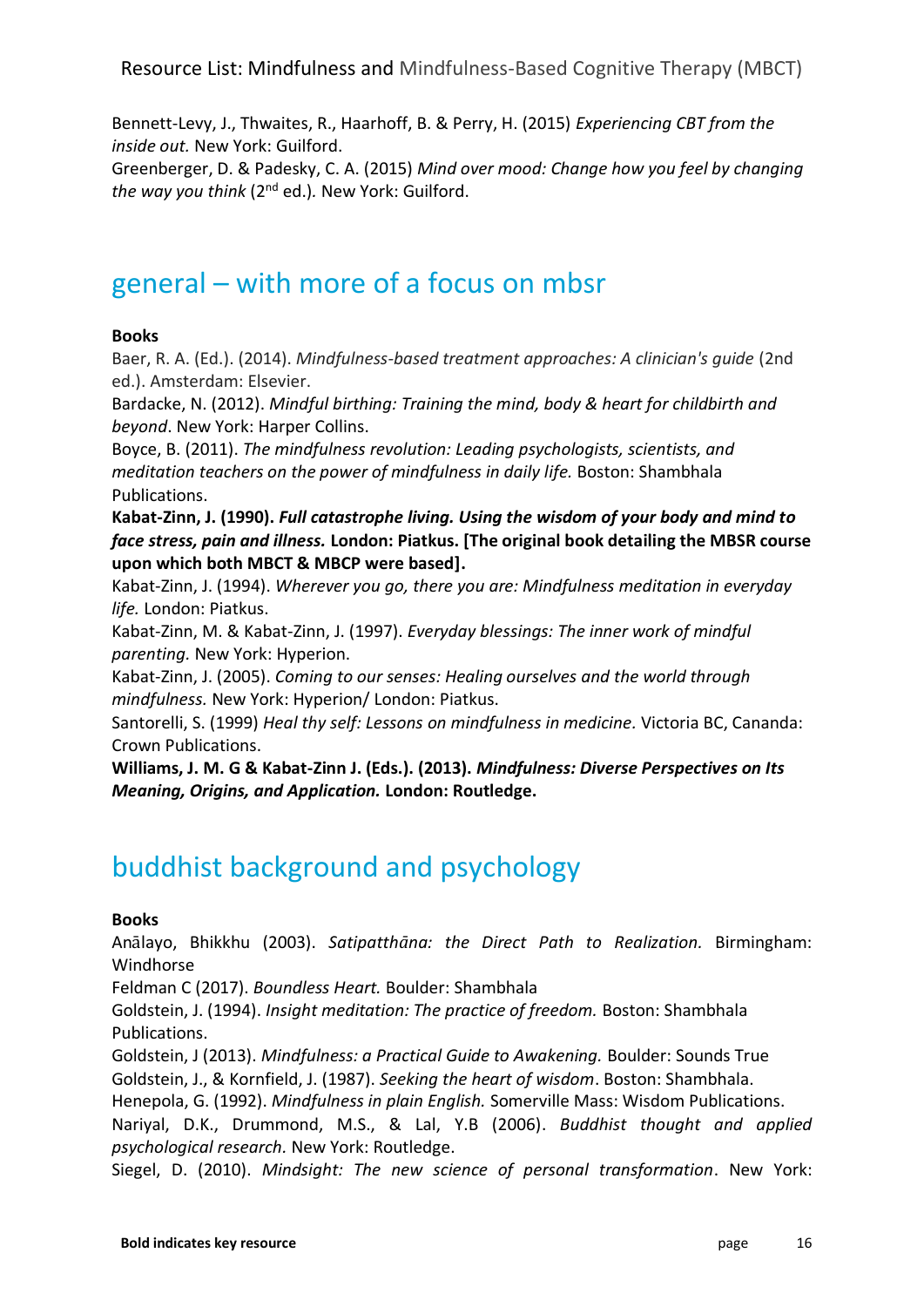Random House.

Williams, J.M.G & Kabat-Zinn J. (Eds) (2013). *Mindfulness: Diverse Perspectives on Its Meaning, Origins, and Applications.* Oxford: Routledge.

## websites and apps

*Web sites/Centres for further information and training related to MBCT, MBCP, insight meditation practice and application:*

**AccessMBCT. Searchable international directory of MBCT training organizations and teachers[: https://www.accessmbct.com](https://www.accessmbct.com/)**

**Implementation resources based on findings of the ASPIRE project: [http://www.implementing-mbct.com](http://www.implementing-mbct.com/)**

**The most popular and well used free mainstream mindfulness apps are reviewed here: <https://www.mindful.org/free-mindfulness-apps-worthy-of-your-attention>**. The OxfordMBCT app is based on MBCT: see [http://oxfordmindfulness.org/news/oxford-mbct](http://oxfordmindfulness.org/news/oxford-mbct-app/)[app/](http://oxfordmindfulness.org/news/oxford-mbct-app/)

**Oxford Mindfulness Centre (OMC) at the Department of Psychiatry, University of Oxford: <http://oxfordmindfulness.org/>**

**The UK Mindfulness Teachers Network: [http://mindfulnessteachersuk.org.uk/;](http://mindfulnessteachersuk.org.uk/) including UK good practice guidelines for those wishing to teach mindfulness based courses**: **[http://mindfulnessteachersuk.org.uk/pdf/teacher-guidelines.pdf;](http://mindfulnessteachersuk.org.uk/pdf/teacher-guidelines.pdf) and for those wanting to train mindfulness teachers: [http://mindfulnessteachersuk.org.uk/pdf/teacher-trainers](http://mindfulnessteachersuk.org.uk/pdf/teacher-trainers-guidelines.pdf)[guidelines.pdf](http://mindfulnessteachersuk.org.uk/pdf/teacher-trainers-guidelines.pdf)**

**EventsList. A worldwide listing of mindfulness events. [https://eventslist.org](https://eventslist.org/) Latest version of the Mindfulness-Based Interventions–Teaching Assessment Criteria (MBI-TAC):<https://www.bangor.ac.uk/mindfulness/MBITAC.php.en>**

**Report by the Mindfulness All-Party Parliamentary Group:**

**[http://www.themindfulnessinitiative.org.uk/images/reports/Mindfulness-APPG-](http://www.themindfulnessinitiative.org.uk/images/reports/Mindfulness-APPG-Report_Mindful-Nation-UK_Oct2015.pdf)[Report\\_Mindful-Nation-UK\\_Oct2015.pdf](http://www.themindfulnessinitiative.org.uk/images/reports/Mindfulness-APPG-Report_Mindful-Nation-UK_Oct2015.pdf)**

**Mindfulness Research Monthly, a web-based service from the American Mindfulness Research Association that provides researchers and practitioners with monthly publication updates in mindfulness research:** 

**<https://goamra.org/publications/mindfulness-research-monthly/>**

**Mindfulness Network. Charity offering supervision, mentoring and retreats for MBCT teachers and more**: **[https://www.mindfulness-network.org](https://www.mindfulness-network.org/)**

**Mindfulness-Based Cognitive Therapy (MBCT) homepage: [http://www.mbct.co.uk](http://www.mbct.co.uk/) Sussex Mindfulness Centre:<https://www.sussexpartnership.nhs.uk/mindfulness> Mindfulness Center at Brown. [https://www.brown.edu/academics/public](https://www.brown.edu/academics/public-health/research/mindfulness/)[health/research/mindfulness/](https://www.brown.edu/academics/public-health/research/mindfulness/)**

Breathworks. An organisation that draws on MBSR to work with people who syffer pain and chronic illness: [https://www.breathworks-mindfulness.org.uk](https://www.breathworks-mindfulness.org.uk/)

Mindful Birthing – Nancy Bardacke's website - Programs for Mindful Family Living: <http://www.mindfulbirthing.org/>

Center for Mindfulness (CFM) at the University of Massachusetts Medical School (UMASS): <http://www.umassmed.edu/cfm/>